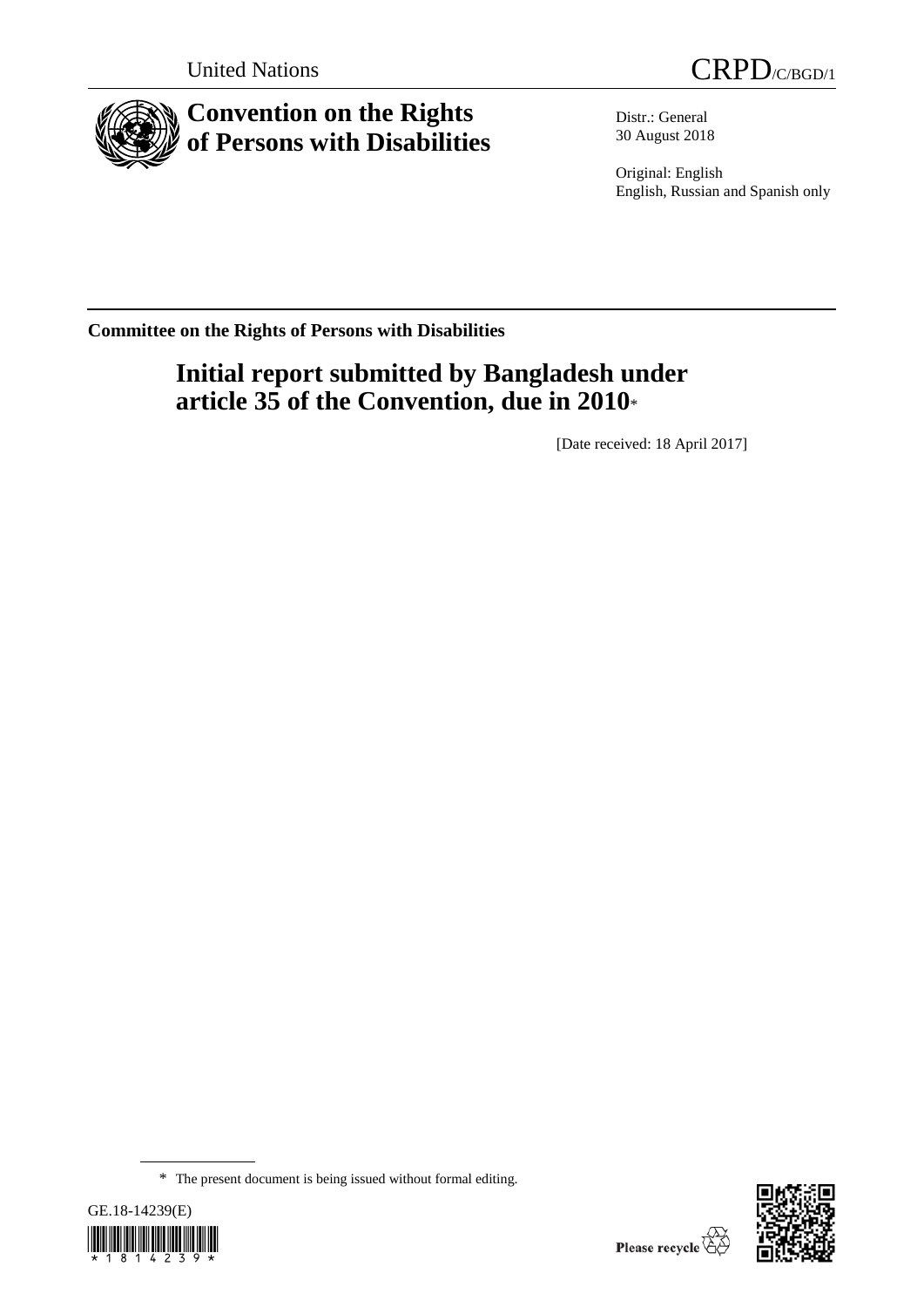# Contents

| Ι.      |                                                                                         |
|---------|-----------------------------------------------------------------------------------------|
| П.      |                                                                                         |
| Ш.      |                                                                                         |
| Part A: |                                                                                         |
|         |                                                                                         |
| Part B: |                                                                                         |
|         |                                                                                         |
|         |                                                                                         |
|         |                                                                                         |
|         |                                                                                         |
|         |                                                                                         |
|         |                                                                                         |
|         |                                                                                         |
|         |                                                                                         |
|         | Article 15: Freedom from torture or cruel, inhuman or degrading treatment or punishment |
|         |                                                                                         |
|         |                                                                                         |
|         |                                                                                         |
|         |                                                                                         |
|         |                                                                                         |
|         |                                                                                         |
|         |                                                                                         |
|         |                                                                                         |
|         |                                                                                         |
|         |                                                                                         |
|         |                                                                                         |
|         |                                                                                         |
|         |                                                                                         |
|         |                                                                                         |
|         |                                                                                         |
| Part C: |                                                                                         |
|         |                                                                                         |
|         |                                                                                         |
| Part D: |                                                                                         |
|         |                                                                                         |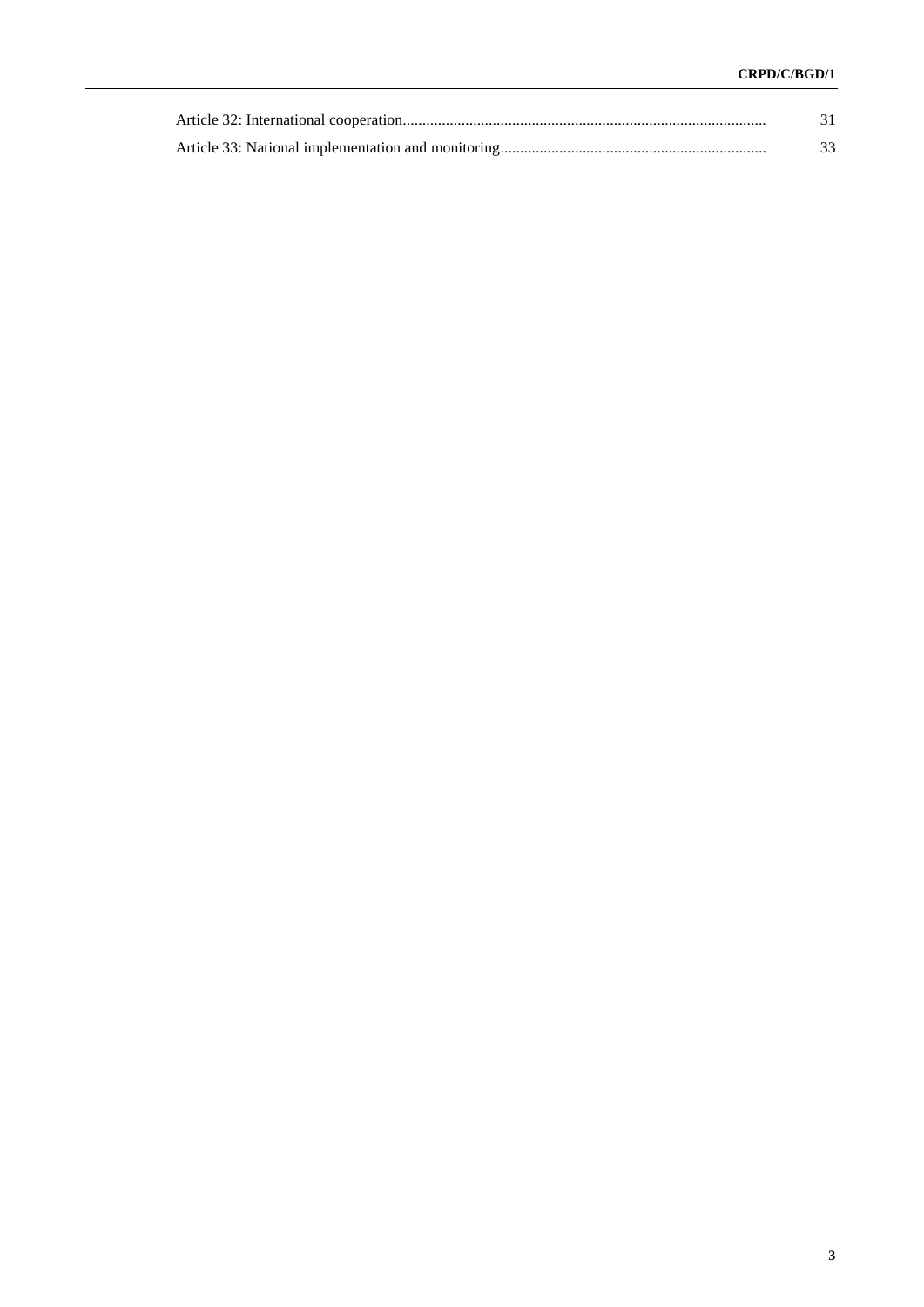# **List of Abbreviations and Acronyms**

| <b>ASD</b>      | <b>Autism Spectrum Disorders</b>                                                                    |
|-----------------|-----------------------------------------------------------------------------------------------------|
| <b>CAT</b>      | Convention against Torture and other Cruel, Inhuman and Degrading<br><b>Treatment or Punishment</b> |
| CBR.            | <b>Community Based Rehabilitation</b>                                                               |
| <b>CEDAW</b>    | Convention on the Elimination of all forms of Violence against Women                                |
| <b>CNAC</b>     | Center for Neuro-development and Autism in Children                                                 |
| <b>CRC</b>      | Convention on the Rights of the Child                                                               |
| <b>CRMW</b>     | Convention on the Protection of the Rights of all Migrant Workers and<br>Members of their Families  |
| <b>CRPD</b>     | Convention on the Rights of Persons with Disabilities                                               |
| <b>DSS</b>      | Department of Social Services                                                                       |
| DWA             | Disability Welfare Act, 2001                                                                        |
| <b>ERCPH</b>    | Education and Rehabilitation Center for the Physically handicapped                                  |
| <b>GAPH</b>     | Global Autism Public Health Initiative                                                              |
| <b>GOB</b>      | Government of Bangladesh                                                                            |
| <b>HPNSDP</b>   | Health, Population and Nutrition Sector Development Plan                                            |
| <b>HR</b>       | Human Rights                                                                                        |
| <b>ICCPR</b>    | International Covenant on Civil and Political Rights                                                |
| <b>ICERD</b>    | International Convention on the Elimination of all forms of Racial<br>Discrimination                |
| <b>ICESCR</b>   | International Covenant on Economic, Social and Cultural Rights                                      |
| <b>IGA</b>      | <b>Income Generation Activities</b>                                                                 |
| $_{\text{ILO}}$ | International Labor Organization                                                                    |
| <b>IPNA</b>     | Institute for Pediatric Neuro-disorders and Autism                                                  |
| <b>JPUF</b>     | Jatiyo Protibondhi Unnayan Foundation                                                               |
| MDG             | Millennium Development Goals                                                                        |
| <b>MOSW</b>     | Ministry of Social Welfare                                                                          |
| NDD             | Neuro Developmental Disability                                                                      |
| <b>NFDDP</b>    | National Foundation for Development of the Disabled People                                          |
| <b>NFOWD</b>    | National Forum of Organizations Working with the Disabled                                           |
| <b>NSDC</b>     | National Skills Development Council                                                                 |
| <b>NSSS</b>     | <b>National Social Security Strategy</b>                                                            |
| <b>OHCHR</b>    | Office of the High Commissioner on Human Rights                                                     |
| <b>OP</b>       | <b>Optional Protocol</b>                                                                            |
| <b>PPP</b>      | Public-Private Partnership                                                                          |
| <b>RPPDA</b>    | Rights and Protection of Persons with Disabilities Act 2013                                         |
| <b>RTI</b>      | <b>Right to Information Act</b>                                                                     |
| SAAN            | South Asia Autism Network                                                                           |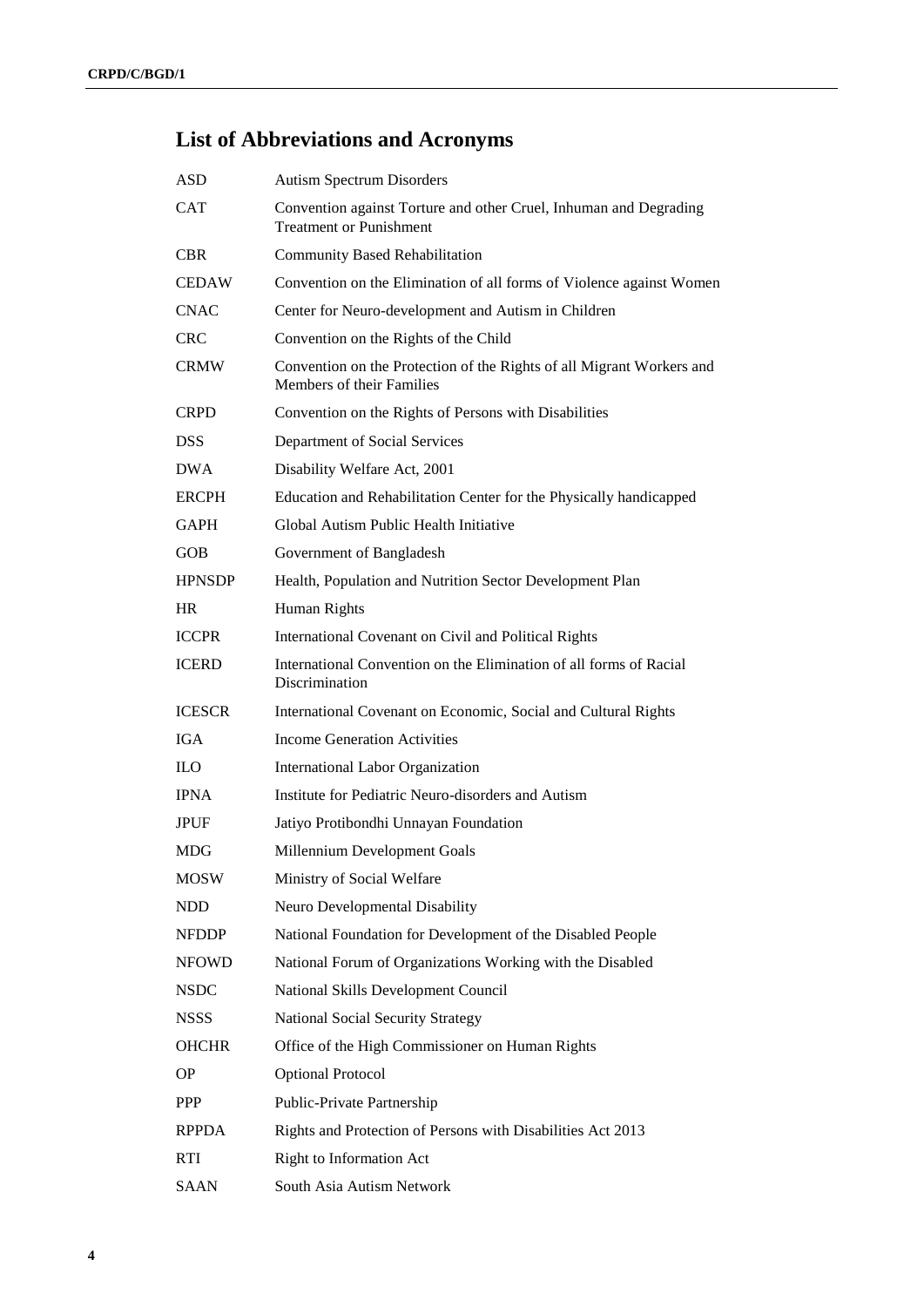| <b>SEARO</b> | South East Asia Regional Office       |
|--------------|---------------------------------------|
| <b>UDHR</b>  | Universal Declaration of Human Rights |
| UN           | <b>United Nations</b>                 |
| <b>UNGA</b>  | United Nations General Assembly       |
| WHA          | World Health Assembly                 |
| <b>WHO</b>   | World Health Organization             |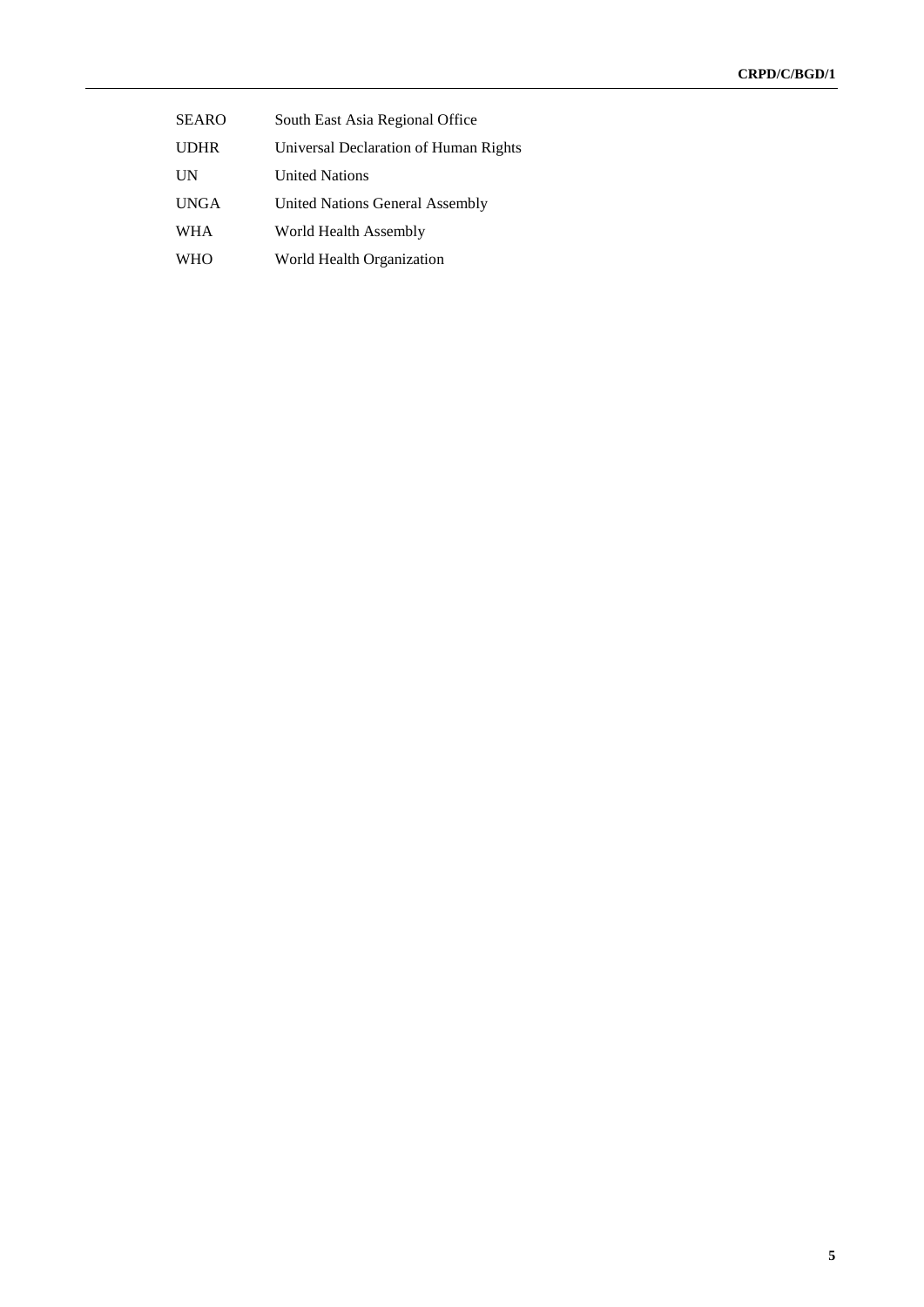# **Introduction**

# **I. The Common Core Document**

#### **Location and Geography**

1. Bangladesh emerged as an independent and sovereign country in 1971 following a nine-month war of liberation. It is one of the largest deltas of the world with a total area of 147,570 sq km, bordered on the west, north, and east by India, on the southeast by Myanmar, and on the south by the Bay of Bengal.

2. The country consists of low, flat and fertile land, except the hilly regions in the Northeast and the Southeast, some areas of highland in the North and North Western part. Bangladesh is covered with a network of rivers and canals forming a maze of interconnecting channels. The major rivers, Padma, Meghna, Jamuna, Teesta, Brahmaputra, Surma and Karnaphuli covering the country, flow down to the Bay of Bengal and heavy silts deposited by the rivers during the rainy season and thus continuously enriching the alluvial soil.

#### **Demography**

3. The total population of Bangladesh stood at 150.2 million (census 2011) with a population density of 1,015 per square kilometer. The total child population in 2012 stood at around 510 million of which 302 million are boys and 208 million are girls. There are approximately 33.03 million households in the country and average household size is 4.4. Of the total population, 74.98 millions are male and 74.79 million are female, which yields a sex ratio of 100.3 indicating almost equal numbers of men and women in the country. The average annual population growth rate is 1.37%. Approximately 83 percent of the population is Muslim, 16 percent is Hindu and 1 percent is Buddhist, Christian or other (BBS Population Census, 2011).

#### **Economy**

4. Historically Bangladesh is an agrarian economy. Although the share of agriculture to GDP (15.33%) has been decreasing over the last few years, yet it dominates the economy accommodating major rural labor force. Bangladesh follows a mixed economy that operates on free market principles. The principal industries of the country include readymade garments, textiles, chemical fertilizers, pharmaceuticals, tea processing, sugar, leather goods etc. The principal minerals include natural gas, coal, white clay, glass sand etc. Remittance plays a major role in reducing poverty and increasing economic growth by driving consumer spending. Remittance inflows have more than doubled in the last five years under the dynamic leadership of Hon'ble Prime Minister Sheikh Hasina.

5. Bangladesh has made significant economic progress over the last ten years. In fiscal year 2015–16, the GDP growth rate of Bangladesh was 7.05% and currently per capita income is US\$ 1,466. Annual economic growth has averaged over 6% since last decades and incomes have doubled in less than thirty years. Real per capita income has increased by more than 130 percent and the poverty rate has declined by almost half in 2015 compared to 2005 when the rate was respectively 24.8% and 40.4%. In fact Bangladesh has achieved most of the Millennium Development Goals (MDG) well ahead of time (Bangladesh Economic Review 2016).

6. Bangladesh's development experience is particularly remarkable in a sense that it stands out as a positive example of a resilient young nation that has fought many natural disasters as well as internal political conflicts and yet stayed firm on the development path. Per capita income has been raised continuously and steady progress has been made in reducing poverty. Despite the progress in economic growth, poverty is the single most important socio-economic policy challenge for Bangladesh.

7. The economic and development policy of the country is governed by Vision 2021. The Vision 2021 and the associated Long Term Perspective Plan 2010–2021 have set solid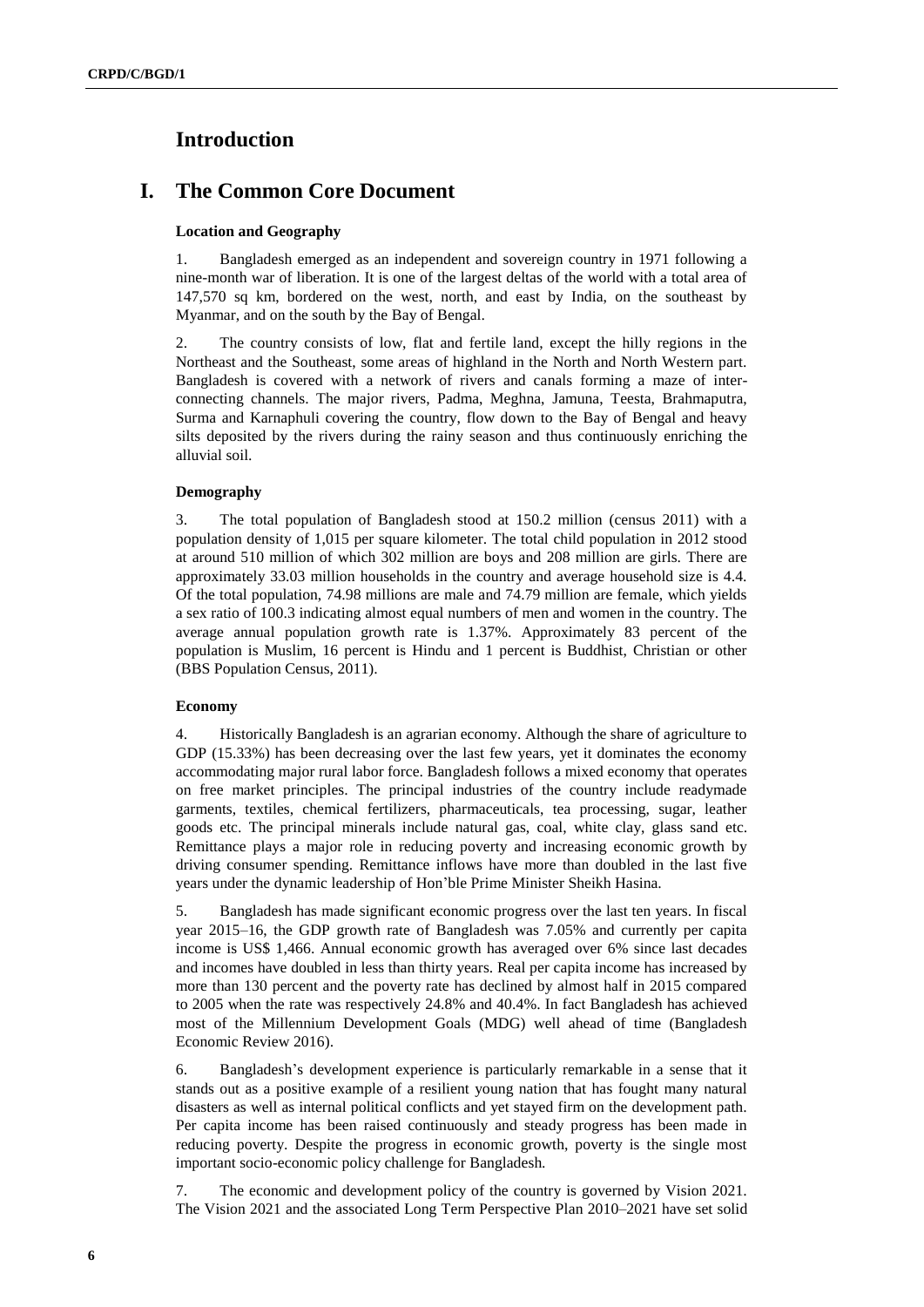development targets for Bangladesh to be achieved by the end of 2021. Bangladesh has already achieved the lower middle-income status in 2015. Along with higher per capita income, Vision 2021 lays down a development scenario where citizens will have a higher standard of living, better education, better social justice, more equitable socio-economic environment and the sustainability of development will be ensured.

#### **Legal and administrative framework**

8. Bangladesh has a parliamentary system of government. The National Parliament has 300 seats elected by popular vote from single territorial constituencies. In addition 50 seats are reserved for women. Elected members serve for a period of five years.

9. The President appoints as Prime Minister a Member of Parliament who appears to him to command the support of the majority of the members of parliament. The President is the Head of State and the Prime Minister is the Executive Head of Government. The Cabinet Ministers are selected by the Prime Minister. The President acts in accordance with the advice of the Prime Minister. The executive power is exercised by the Prime Minister.

10. The Supreme Court of Bangladesh is the highest Court in the country and comprises the Appellate Division and the High Court Division. The Supreme Court consists of the Chief Justice and the Judges of the Appellate Division and the High Court Division.

11. From the administrative point of view, Bangladesh is divided into 8 Divisions, 64 Districts, 11 City Corporations, 320 Municipalities, 489 Upazillas and 4550 Unions.

#### **Social and cultural structure**

12. Bangladeshis is a democratic, secular and socialist state. The identity of Bangladesh is rooted in a Bengali culture that transcends international borders.

13. Bangladesh has a rich history and culture. The land, the rivers, and the lives of the Bengali people form a rich heritage. It has evolved over the centuries and encompasses the cultural diversity of several social groups of Bangladesh. The Bengali Renaissance of the 19th and 20th centuries noted Bengali writers, authors, scientists, researchers, thinkers, music composers, painters and film makers have played a significant role in the development of Bengali culture.

#### **Legal basis of CRPD**

14. The State is governed by the National Constitution (1972) which is based on the principles of equality, human dignity and social justice for all citizens, as declared in the "Proclamation of Independence of Bangladesh". The Constitution mandates equality, nondiscrimination and also creates room for equitable measures to ensure that all backward sections of the population interact with all, on an equal basis with others. This had formed the basis for all human rights instruments of the country, including its laws and policies, and also allows the State to accede to all such international human rights treaties and instruments.

15. In 2009, the Government has constituted an independent National Human Rights Commission, which is entrusted with the responsibility to act as a watchdog for monitoring the rights and fundamental freedoms of all citizens, especially those who are most vulnerable. Up until a separate Disability Rights Commission is up and running, it is this Commission that will ensure the rights and privileges of persons with disabilities in the country, on an equal basis with others.

## **II. The Preparation of the Report**

16. The Convention on the Rights of Persons with Disabilities (CRPD) entered into force on 3rd May 2008. However, during that time, Bangladesh was going through a phase of political transition under the governance of temporary caretaker government. In December 2008, the general election was held and the Grand Alliance led by Bangladesh Awami League won the 9th Parliamentary Elections through a landslide victory, and came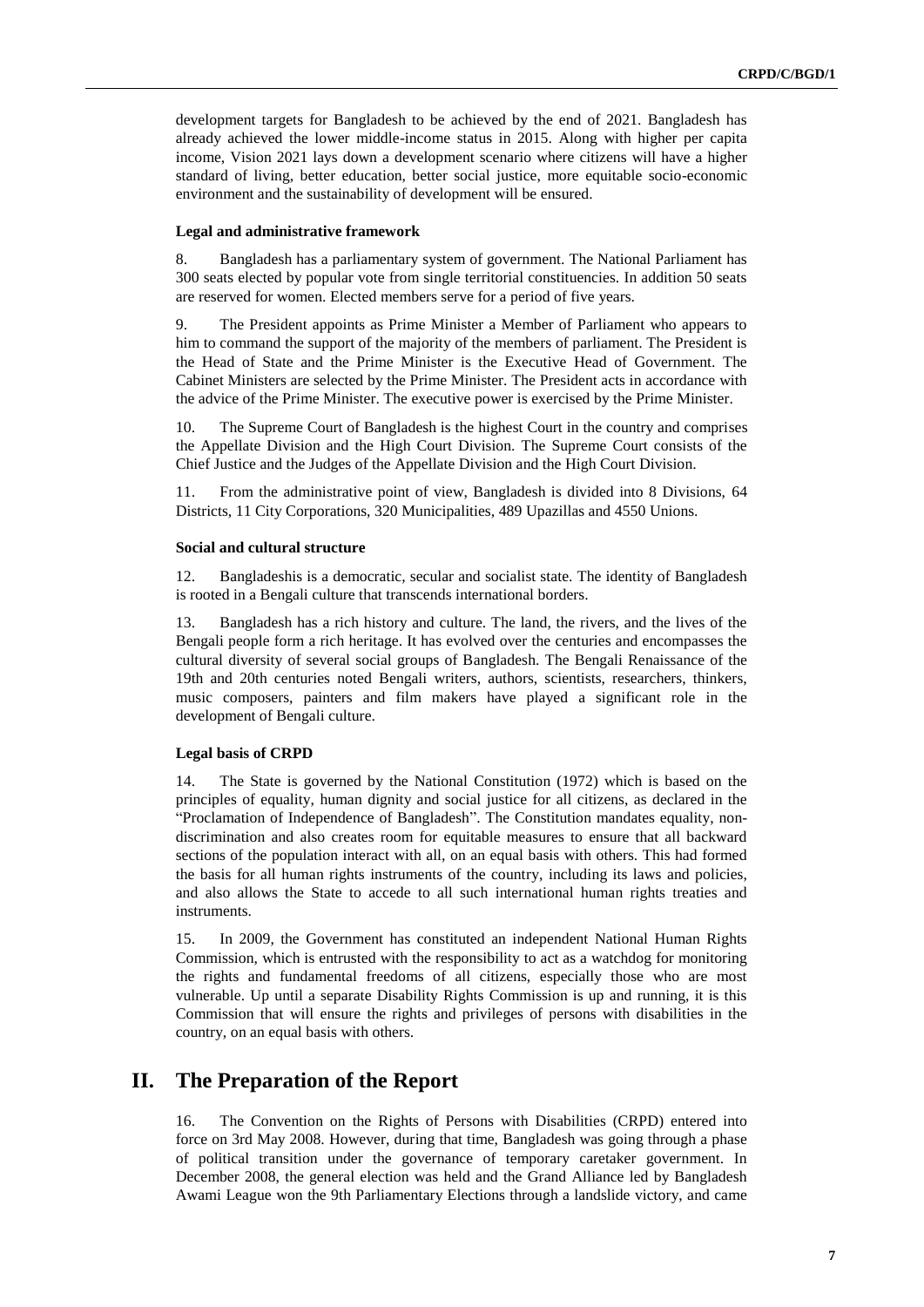into office in the first week of January 2009. The rights and fundamental freedoms of people with disabilities featured in the election manifesto (Article 10.6) of the Awami League which also proclaimed that the necessary legislation would be updated according to the needs of the times, i.e., in the spirit of the CRPD. Within a month of assuming responsibility of Government, it constituted a committee including representatives from people with disabilities to amend the Disability Welfare Act 2001. At the same time, the National Monitoring Committee (the committee for monitoring the implementation of the CRPD in Bangladesh) was also restructured and further strengthened. Under the auspices of the monitoring committee, the Government of Bangladesh established another committee to prepare this report for submission to the Office of the High Commissioner on Human Rights (OHCHR). Like other previous committees, this committee too included representatives of organizations working with persons with disabilities.

17. The National Monitoring Committee while drafting the report held extensive consultations with each and every Ministry of the Government to gather information on the actions taken so far towards implementation of the CRPD. The Ministry of Foreign Affairs was specifically tasked to oversee the compilation of this report. This draft has been shared with different stakeholder groups, especially people with disabilities and their organizations. It has also been made available on the website of the Ministry of Social Welfare (the lead Ministry on Disability related affairs) for public comments/suggestions and a good number of comments relevant to the report were incorporated.

18. Care has been taken to ensure that information contained in this report concerns people with all types and grades of disabilities, and considers issues of gender, age, ethnicity and also geographical diversity.

19. With regard to the medium of consultations, Bangla has been used as that is the principal language for the people in Bangladesh. The people of disabilities particularly preferred Bangla as English is barely spoken by them.

20. Unlike most countries which attune their concerned laws prior to acceding to a human rights treaty, Bangladesh first ratified the CRPD, and then ensued the process for attuning its laws and policies. The disability legislation has been enacted in Bangladesh following the principles, spirit and content of the CRPD. National policies and action plans are yet to be attuned. Therefore, progress of implementation of the CRPD will not be reflected much in this Initial Report. It is expected that the subsequent reports four years from now and thereafter will reflect much more positive change in that direction.

### **III. The Treaty-specific Document**

#### **Policy and Legislation**

21. Bangladesh is governed by a written constitution, which is based on the principles of equality, human dignity and social justice for all its citizens without any discrimination whatsoever. Therefore, the Government of the Peoples' Republic of Bangladesh never steps back from voicing its support to an international treaty, which is based on the principles of human rights and non-discrimination. However, since it is striving to become a middle income country and is constrained by an enormous population and frequent major natural disasters, it cannot always maintain required pace in the implementation of such treaties, particularly at the speed it cherishes. Therefore, the limitation of resources is always taken into consideration while Bangladesh becomes a party to any human rights treaty.

22. The Policy of Bangladesh is to attune its legal and policy framework after accession/ ratification of a particular treaty which is followed by gradual steps towards its effective implementation. The second step in the process involves amending and/or updating the relevant municipal laws in the spirit of the treaty. The relevant policies are amended in line with the revised laws which include adoption of long term action plan. The plan provides guidelines for actions in the short-term, medium term and long-term. National budgets are allocated accordingly. Simultaneously, other laws and policies are gradually amended in the spirit of the concerned treaty, though it takes time, to ensure that the entire legislative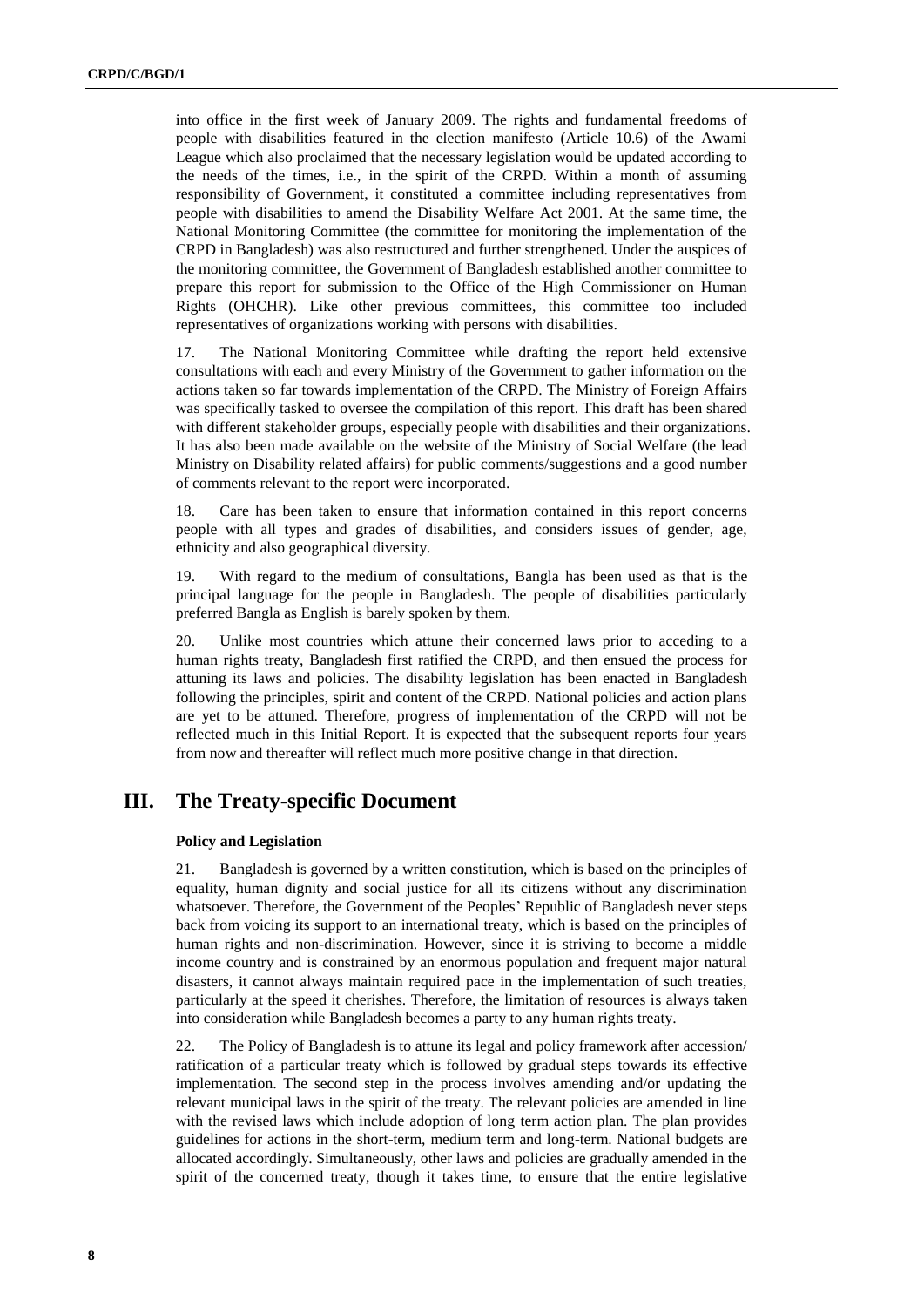framework adheres to the spirit of the treaty. The treaty-specific legislations generally enjoy supremacy over other legislations in the case of any conflicts.

23. However, the law of the country also allows immediate action, if needed even before the legislation is enacted or amended. Such actions are later validated by prescribed legal procedure. Example of such practice could be found in the implementation of this very Convention on the Rights of Persons with Disabilities (CRPD).

24. Bangladesh ratified the CRPD as the eighth country hoping that the CRPD could enter into force at an earliest possible time. During the ratification, the country was being governed by an un-elected caretaker government, without a Parliament in place. So it refrained from amending its legislation, although initiated a process towards that end. A team was formed to legally analyze the existing legislation with the CRPD, and to suggest how the legislation needs to change. Also focal points were nominated in each relevant Ministries and Departments of the Government. The focal points received basic training and orientations on the CRPD and the rights of persons with disabilities.

25. Immediately after the 9th Parliamentary Election in 2008, when the democratically elected Government took office, a high level committee was constituted to draft the amended legislation in the spirit of the CRPD. A national network of NGOs working with the people with disabilities was assigned with the responsibility of drafting the law on rights of persons with disabilities. The legislative drafting procedure was guided by opinions from stakeholders.

26. Having gone through a series of consultations with over 14,000 people, including people with disabilities, caregivers, family members, professionals in the field, lawyers, doctors, journalists, teachers, students, businessmen, politicians, government officials, local government representatives, members of parliament etc., the draft was finalized. The national consultation was also attended by women and children with disabilities. Separate consultation was organized for the user of sign language. Similarly, those with autism, intellectual disabilities and mental illnesses, along with their parents and caregivers participated in the process. Braille and soft copies were also made available at different stages of the draft to ensure effective participation of people with visual disabilities. After all these, the draft legislation was finalized. Therefore, it could be safely claimed that, this law is by far the most widely consulted legislation in the history of Bangladesh.

27. The draft was published on the website of the Ministry of Social Welfare of the Government, inviting further opinion from the general public. Having incorporated the relevant opinions, the draft was circulated to all ministries. It was approved at a meeting of the Cabinet and forwarded to the National Parliament. The Parliamentary Standing Committee reviewed the entire draft, before it was finally placed in the Parliament in the form of a Bill for enactment.

28. The bill was unanimously passed in the Parliament on 3rd October, 2013. The President of the People's Republic of Bangladesh approved the enactment, and on 9th October, 2013 the Rights and Protection of Persons with Disabilities Act, 2013 was published through gazette notification. This new legislation has opened a new era in the establishment of rights and fundamental freedoms of all persons with disabilities in Bangladesh.

29. In order to put an end to practice of discrimination in the society particularly on the basis of liability, the Law Commission of Bangladesh has finalized an Anti-discrimination Bill, 2015 which is under active consideration of the government.

#### **Monitoring Mechanism**

30. According to the Allocation of Business of the Government of Bangladesh, the Ministry of Social Welfare is entrusted with the responsibility of dealing with development of persons with disabilities. As such, under the auspices of the Ministry of Social Welfare, a high powered National Monitoring Committee has been constituted, comprising of representatives from other ministries and representatives of organizations of people with disabilities.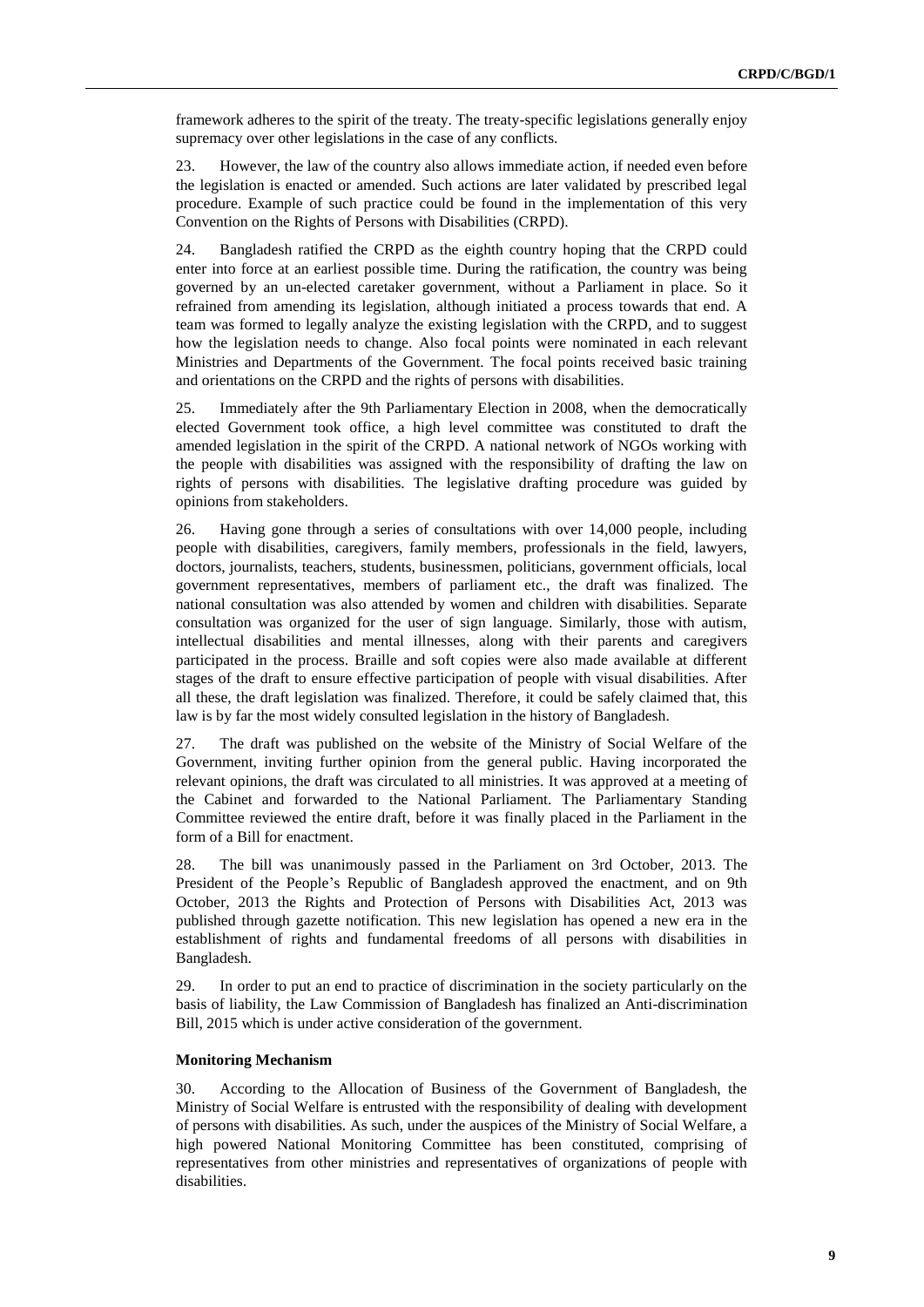31. As many as 46 Ministries and Departments are represented in the National Monitoring Committee through their focal points (not below the rank of a Joint Secretary). Other members of the Committee include representatives from leading human rights, women's rights, education rights and legal rights organizations. The Commissioner of the National Human Rights Commission, chief functionaries of Transparency International and the Chamber of Commerce and Industries are also included in the Monitoring Committee.

32. The committee convenes on a quarterly basis to review and discuss on the progress of work by the different ministries and stakeholders towards the implementation of the CRPD.

33. In addition, on behalf of the vibrant civil society in Bangladesh, a notable Disability Rights Watch Group, consisting of eminent members of the civil society plays a very proactive role to watch any occurrences of human rights violations of persons with disabilities, and act accordingly.

34. A Parliamentarians' Caucus on Disability is also working for the protection of rights of the people with disabilities. Chaired by Advocate Abdul Matin Khasru, an eminent Member of the Parliament as well as former Minister for Law, this Caucus of 20 parliamentarians keeps a vigilant eye on the affairs conducted by the State concerning people with disabilities. The caucus also ensures that the disability rights issues are discussed during the Parliamentary sessions.

35. The Rights and Protection of Persons with Disabilities Act, 2013 prescribes the formation of committees at different levels to oversee its implementation, and also protect the rights and fundamental freedoms of persons with disabilities, as described in the law. At the national level, two inter-ministerial bodies — National Coordination Committee (NCC), headed by the Minister of the Ministry of Social Welfare and the National Executive Committee (NEC) is headed by the Secretary, Ministry of Social Welfare are functioning under this provision.

36. There are also committees at the District and Upazilla levels, headed by respective administrative heads. In order to decentralize the decision-making process, Urban Committees have also been constituted at large cities/municipal areas. All these committees are inclusive of persons with disabilities and their representatives. Care has been taken to ensure that women are specifically included in all committees, from national to grassroots level. People's representatives have also been included in all these committees.

37. According to the law, these committees will be the first port of call for persons with disabilities in case of violation of any rights. This however does not prevent them from pursuing a legal course of action, if they deem it necessary.

#### **Incorporation and direct applicability of each right protected by the Convention**

38. The name of the Act addressed every single right contained in the CRPD, translated into the context and social fabric of Bangladesh. Updates on the progress will be an integral part of the subsequent periodic reports four years from now and in every report thereafter.

#### **Statistical Data**

39. Up until now, there is no official national statistics in Bangladesh on persons with disabilities. The Department of Social Services is conducting a nation-wide survey to identify persons with disabilities. This survey will give the Government of Bangladesh a detailed statistics of persons with disabilities, disaggregated by type and grade of disability, age, gender, educational and economic status, ethnic origin and urban/rural strata.

#### **The Optional Protocol**

40. Bangladesh was the 16th UN Member State to ratify the Optional Protocol of the CRPD. In doing so, it has also duly recognized the competence of the Committee on the Rights of Persons with Disabilities to receive and consider communications from or on behalf of persons with disabilities in Bangladesh. However, as far as information is available, there have so far been no instances, where a citizen of Bangladesh needed to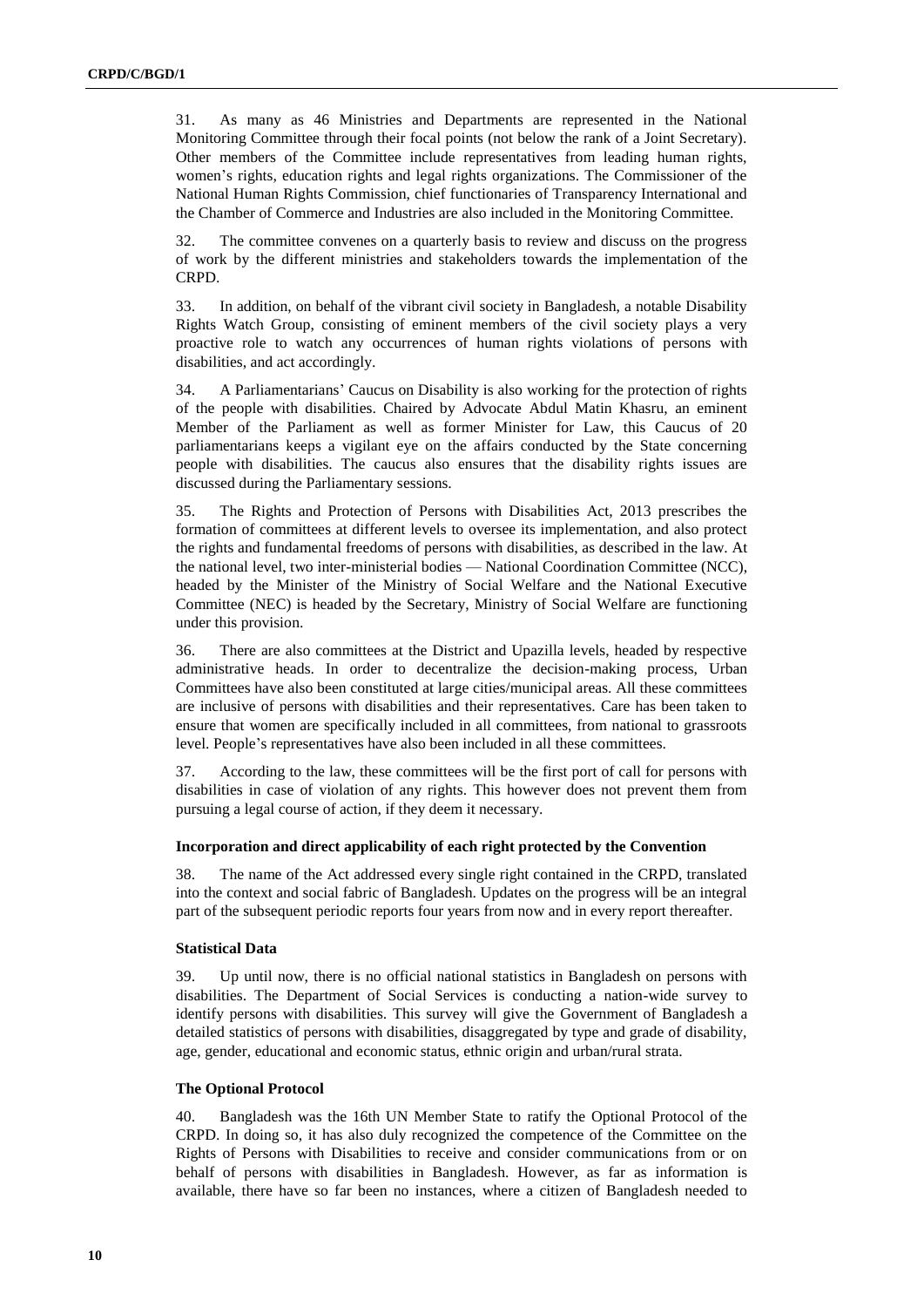approach the Committee on an issue that had not been resolved within the laws or provisions in Bangladesh.

41. Bangladesh nominated representative contested in the elections for the First Committee in 2008, and was elected for a four-year term during 2009–2012.

## **Part A Segment of the treaty-specific document relating to the general provisions of the Convention**

#### **Articles 1 to 4 of the Convention**

42. Even though the previous legislation on disability (the Disability Welfare Act) was enacted in 2001, it was drafted earlier during the mid to late 90's, when the overall understanding of Disability and its classifications prevalent in the country was more of a medical model, rather than a social model. The legislation therefore had reflection of such model. After the ratification of CRPD, there was a shift in the approach. Bangladesh made no reservation while ratifying the Convention and thus is pledge-bound to adhere to the content and spirit of the CRPD, which starts with a right-based social model in its definition and classification of disability. The new legislations thus had reflections of new understanding. In the new legislation, impairments have been classified as physical, sensory (visual, hearing and speech, and deaf blindness), intellectual, and mental (psychosocial). The legislation specifically addresses impairments in communications, so that people with Autism and Autism Spectrum Disorders or with various other non-verbal forms of communications can be addressed effectively.

43. By the term "long term" the legislation identifies the condition of people whose impairments are either permanent or lifelong. It does not necessarily mean by birth impairments rather a person who suffers from impairment due to an accident during any time of his/her life, resulting into a permanent physical or sensory impairment. Moreover, there are many conditions of mental illnesses, which have phases of remission maintained by medication. But since these require such medication for life, even though such people often go through remission phases, they too are identified as 'long-term' conditions, and thus would benefit from the provisions of the law.

44. For a country like Bangladesh, complete compliance with certain articles (such as Article 9 — Accessibility), especially where retrofitting of buildings and infrastructure involves enormous resources, would be a long term agenda. However, to ensure access to education, employment, or other basic services, the Government is planning for provisions of person-specific "reasonable accommodation" in the short term, under the provisions of the CRPD. The experience could be similar to the learning gathered from setting up crèches for the children of lactating mothers returning from maternity leave. In the earlier days, a small space would be allocated to a mother for her child, but later on, large crèches were developed in many offices within their compounds, where many others could leave their children in professional care, allowing the mothers an opportunity to attend work.

45. The general principles and obligations of the CRPD are similar to the general and fundamental principles and directives of the National Constitution of Bangladesh. As such all laws, policies and plans enacted and/or adopted in the country are automatically attuned to these principles and obligations. The 2013 legislation is specifically attuned to the CRPD having addressed all obligatory issues.

46. All plans, programs, policies and legal frameworks concerning persons with disabilities are formulated in consultation with them (the persons with disability). For the legislation itself for instance, the stakeholder consultations were organized by the national network of organizations working with people with disabilities at the advice of the Government. Based on the findings of the consultations an initial draft was prepared which was later finalized by the Government. The draft was then uploaded on the website for public opinion. Necessary amendments were incorporated thereafter, before it went to the Parliament for enactment.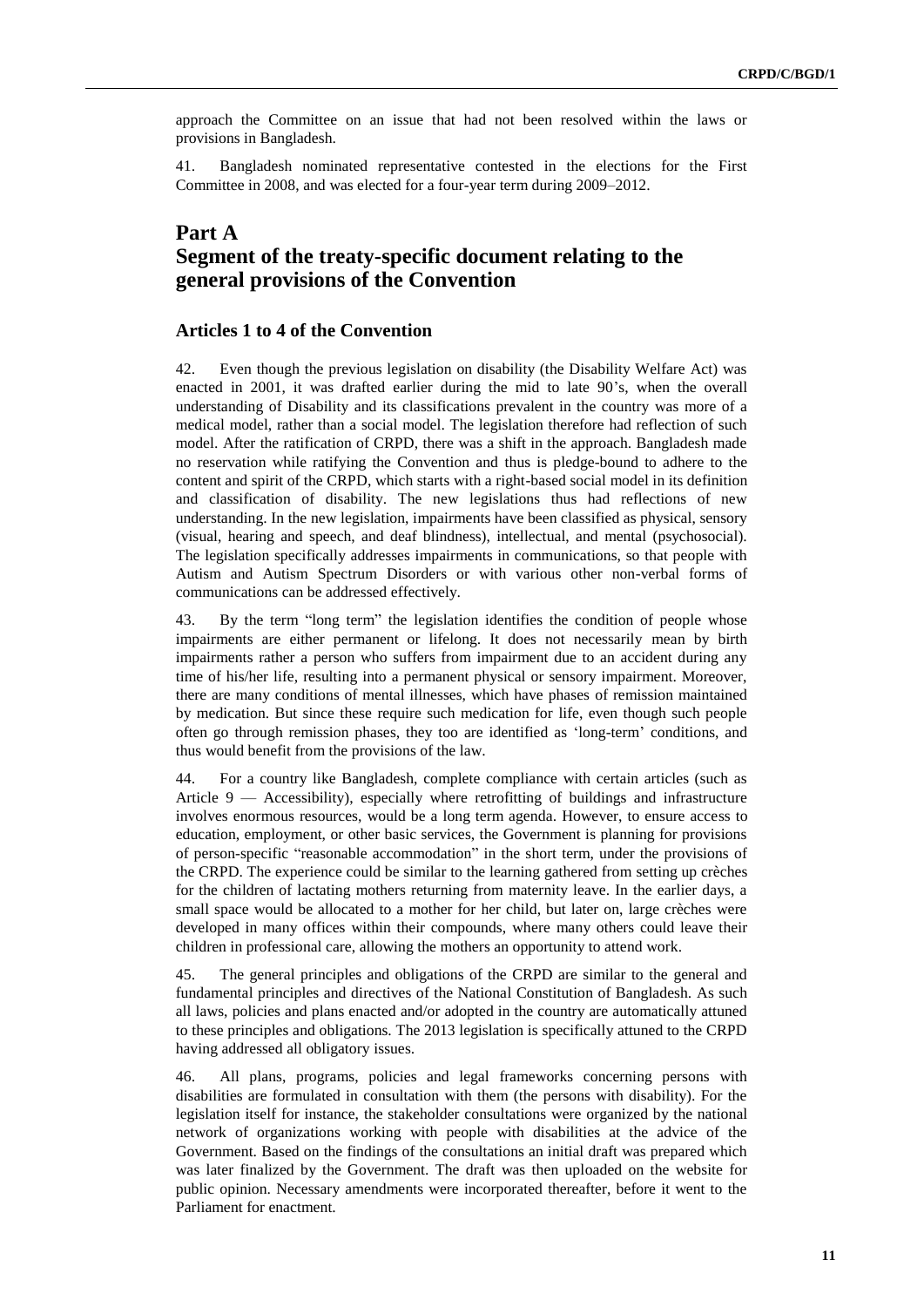# **Part B Segment of the Report relating to Specific Rights**

## **Article 5 Equality and non-discrimination**

47. Equality and non-discrimination is the core principle of Bangladesh's constitution. The 'Proclamation of Independence', adopted on 17 April 1971, which served as the interim Constitution after Bangabandhu Sheikh Mujibur Rahman declared Bangladesh as a sovereign independent nation on 26 March 1971, stated that — this newly born nation is being declared to ensure for all of its citizens — "equality, human dignity and social justice". After a blood bathed liberation war lasting nine months, at the cost of 3 million lives and millions more being disabled in the process, Bangladesh emerged as an independent nation on 16th December 1971. The following year, the national constitution was enacted, which maintained the same principle of 'equality' and categorically proclaimed 'all citizens were equal before law'. It committed to uphold equality measures for all citizens, and suggested for proactive equitable measures to promote the backward citizens so that they could be developed on an equal basis with others. Although 'disability' was not mentioned as a specific ground for discrimination in the 1972 Constitution, by addressing the backward citizens, the Constitution created space for disability-related policy and legislation. Based on that, later the National Policy on Disability (1995), Disability Welfare Act (2001) and the National Action Plan on Disability (2006) were enacted which addressed the issue of 'discrimination' on this ground of 'disability'.

48. Following the entry into force of the CRPD, the Government of Bangladesh initiated a process to enact a new law following the principles, spirit and content of the CRPD. The Rights and Protection of Persons with Disabilities Act 2013 was subsequently passed by the National Parliament in October 2013. The law ensures and guarantees for persons with disabilities an equal and effective legal protection against all types of discrimination, including the provision of reasonable accommodation. It also creates obligation to develop policies and programs, including affirmative actions and measures in the spirit of CRPD. The law has taken into account the diversity of persons with disabilities based on gender, age, ethnicity, religion, caste, profession, location issues in addition to the type and grade of disability.

49. Besides, the Government of Bangladesh now considers equity and nondiscrimination as the key principle for adoption of all new policies and programs. Issues concerning people with disabilities are given a high priority, especially in employment in different projects and programs financed or implemented by different ministries of the Government. A new Anti-Discrimination Law is also now in the making, and representative groups of persons with disabilities are actively involved in the process.

### **Article 8 Awareness-raising**

50. The CRPD has been translated into Bangla, the official language of Bangladesh. Popular versions, in far simpler language with examples and explanations have also been published. A child-friendly version with stories, poems and plays has also been published to sensitize children on the issues of disabilities as well as to create awareness about their responsibilities. These are widely disseminated to ensure that the general public, especially the people with disabilities living in remote grassroot level are aware of the rights and entitlements enshrined in the CRPD. Sections from these publications are also being published in national and local daily newspapers for wider circulation.

51. The State-run Bangladesh Television (BTV) and a few private television channels have started to provide sign support in their respective news bulletins. Not only has this become beneficial to sign language users, it has also helped raise national sensitization towards the diversity issue of the persons with disabilities at large.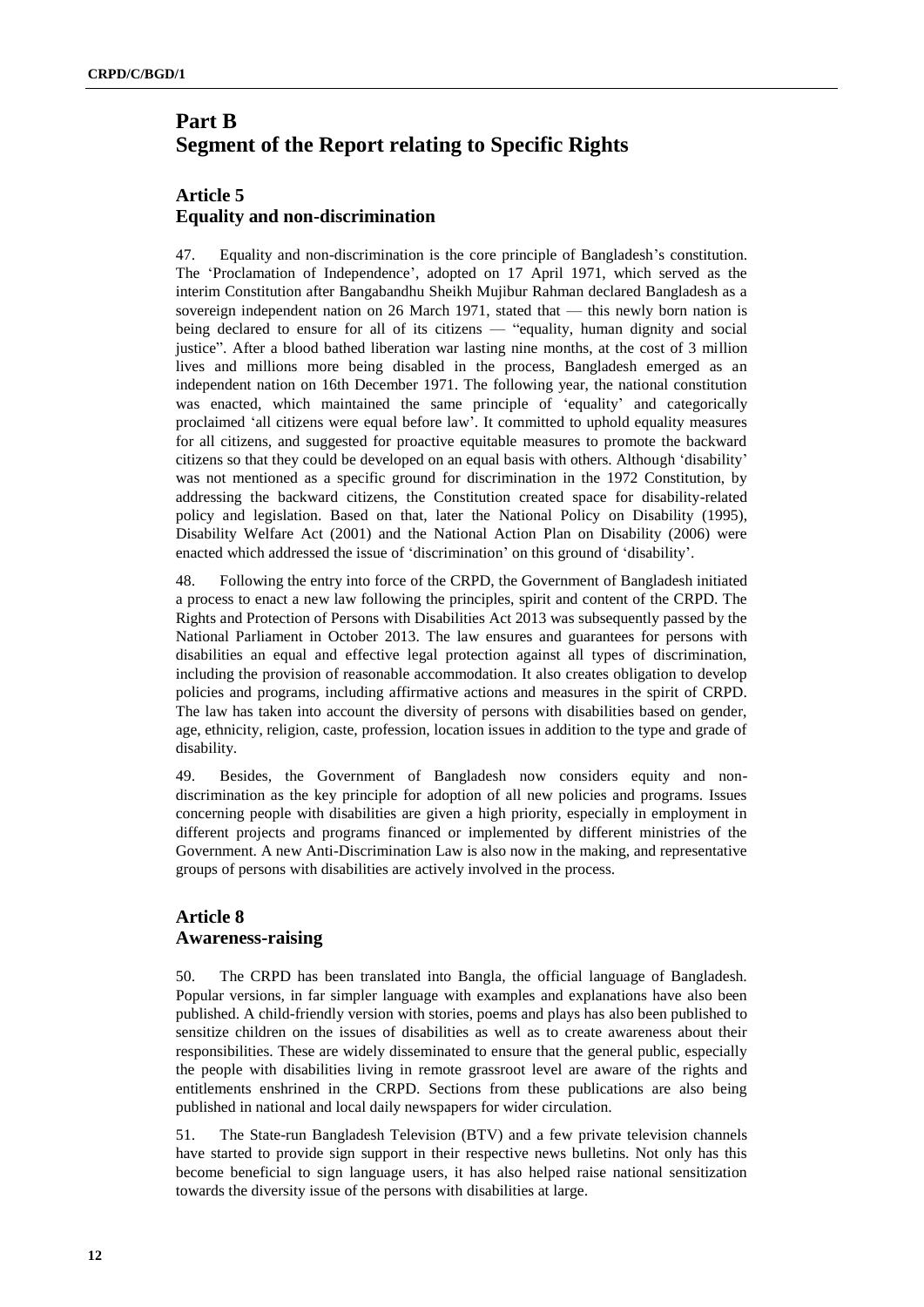52. Cultural programs performed by people with disabilities, drama shows and serials, children's drama etc. have been prepared and broadcast on television channels on a regular basis, in addition to disability-specific talk shows. A nation-wide talent hunt was aired on one private channel spread over a period of five months to identify persons with disabilities with musical talent. This also helped towards sensitization of the abilities of people with disabilities.

53. The State operated media has also aired specific programs on the special abilities of people with autism tilted "Amrao Pari" (we also can) and visual impairments tiled "Andharer Alo" (light in the darkness).

54. The Government of Bangladesh had issued a postal stamp and a first day cover concerning rights of people with disabilities on the occasion of the International Day of Persons with Disabilities on 3rd December 2008, to help raise awareness and sensitization on disability in the year the CRPD entered into force.

55. Recognizing that popular media in the past often ridiculed disability issues by portraying persons with disabilities in negative and/or hilarious roles, the new legislation has strictly prohibited such practice, recognized such portrayal as a punishable offense, and has thus prescribed specific punitive measures (including extensive fines and imprisonment).

#### **Article 9 Accessibility**

56. The Rights of Persons with Disabilities Act 2013, formulated following the principles, spirit and content of the CRPD, has enforced accessibility provisions throughout the document. In Article 2 (13) 'Accessibility' has been defined as "the right of persons with disabilities to get access, opportunity and treatment on an equal basis with others in all facilities and services available to the general public, including physical infrastructure, transportation, communication, information, and information and communication technology." Article 34 of the said Act is about enforcing accessibility in public places, where public places are explained as "such public and private buildings, parks, stations, ports, terminals and roads where the public has access to." Article 32 calls for enforcing accessibility in all public transports, where public transports have been defined as "any transport on land, water or air that transports passengers in exchange for fare."

57. The National Building Code has been made inclusive of accessibility issues following internationally accepted accessibility guidelines. The Building Construction Code for the Capital City has included concepts of universal design. This is now being extended to the respective codes for other large cities. Sound assisted traffic signals have been installed in a few major road intersections of Dhaka city. This is being replicated in some other cities.

58. The Dhaka City Building Construction Rule 2008 was adopted under Building Construction Act 1952 (E.B Act II of 1953). This Rule recognized Universal Accessibility and Universal Design. In the section-2 (Definition) 'Universal Design' is defined as a design where the necessity of all persons will be considered from physical point of view. Under section-33 of the Rule a 'One Window Service Cell' is formed that is responsible for scrutiny and approval of the designs. Representative from the organizations working for persons with disabilities is a member of this Cell. Section-75 (Special provision concerning universal accessibility including persons with disabilities) of this Rule guaranteed the accessibility rights of persons with disabilities. According to this section each building has to ensure universal accessibility from parking space to lift lobby, there should be at least one accessible toilet in each floor or 5% of total toilets. Schedule 3 (Minimum standard of universal accessibility) under the Dhaka City Building Construction Rule 2008 provides a detailed description of universal accessibility. There are nine sections in this schedule to ensure accessibility of all including persons with disabilities. These are: general principles, doors, railings, stairs, ramps, lifts, washroom/toilets, parking and sitting areas.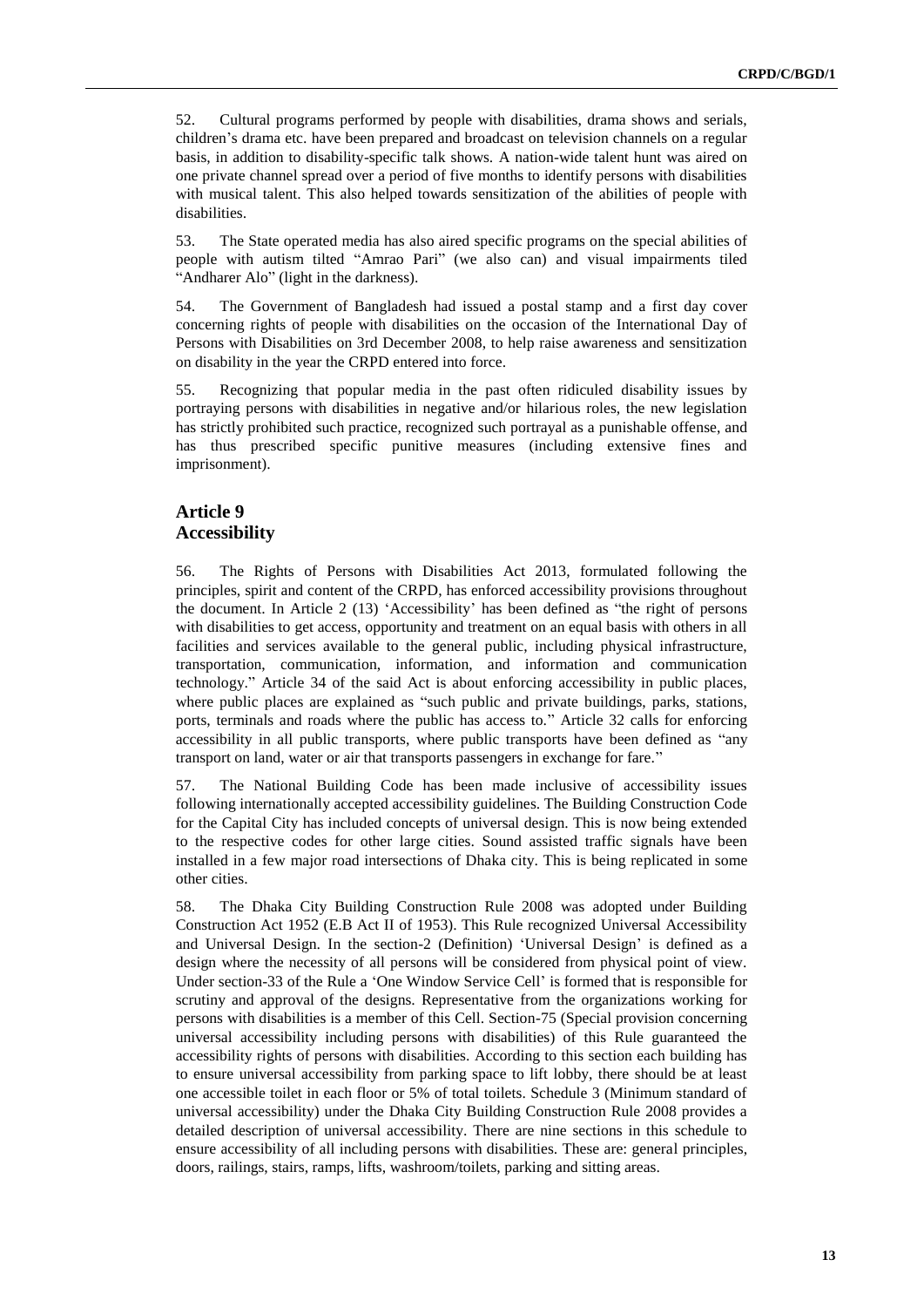59. The Department of Architecture, under the auspices of the Ministry of Housing and Public Works, entrusted with the responsibilities of designing all public constructions supported and/or commissioned by the Government of Bangladesh, has been instructed to include necessary provisions for ensuring accessibility of persons with disabilities in designs of all future public constructions.

60. The National Policy on Communication has been made inclusive of issues concerning persons with disabilities. The railway communication between the capital city Dhaka and the second largest city Chittagong (which is also the main commercial city of the country) is being upgraded incorporating universal design standards. In a recent measure, the government has decided to import 200 new coaches, incorporated with accessibility features, which will make our rail communication system disability-friendly.

61. The National Policy on Information Communication Technology (ICT) has been made inclusive of issues concerning persons with disabilities. The Rights to Information (RTI) Act has also been enacted ensuring concerns of persons with disabilities, especially those with visual impairments.

62. Accessibility options in different buildings of the Government are also being retrofitted to cater to and ensure easier movement of persons with disabilities.

63. All Bangladesh Missions abroad have started providing consular and other services to people with disabilities on a priority basis. Staff members at these missions have been oriented accordingly to provide services to persons with disability with least waiting time. Heads of Missions have been empowered to intervene as and when required to send mobile team to the person concerned and provide consular services to him in order to ensure access to services by a person with disability.

#### **Article 10 Right to life**

64. The legislation on disability reaffirms the State's commitment to ensure the right to life of persons with disabilities on an equal basis with others. The common rural Bangladeshi society is generally based on a strong family and kinship fabric, with a fairly strong in-built support system. Therefore, even with the birth of a child with disability, there is a fairly strong family based support system to assist the newborn to survive, even where there are no or limited adequately trained personal to deal with such cases. Moreover, the national food policy has been made inclusive of persons with disabilities, in addition to number of safety net programs reaching out to poor people with disabilities. Also, the Vulnerable Group Feeding program (one of the largest safety net programs of the country), operated mostly through the Department of Women Affairs, in its operational policy, has specifically prioritized women with disabilities and mothers of children with disabilities.

65. Intentional and/or planned infanticide and feticide are generally not practiced in Bangladesh; however, in the distant past there had been few instances of leaving young children with disabilities unattended. There also had been some malpractices of mutilations for the purpose of using children for begging. The situation has changed considerably over the years, with the introduction of several safety net programs and protection through enactment and implementation of the Women and Children Repression Prevention Act.

#### **Article 11 Situations of risk and humanitarian emergencies**

66. Bangladesh is geographically located at one of the world's most natural disaster prone areas, frequented by widespread and massive floods, tropical cyclones and tornadoes every year. Geologically the country is also vulnerable to earthquakes. In all such humanitarian emergencies, people with disabilities are generally one of the worst sufferers. Considering this, the National Disaster Response Plan and the Standing Orders on Disasters have all been made inclusive of persons with disabilities, where they are prioritized during all evacuation, rescue, shelter, relief and post-disaster rehabilitation schemes. In times of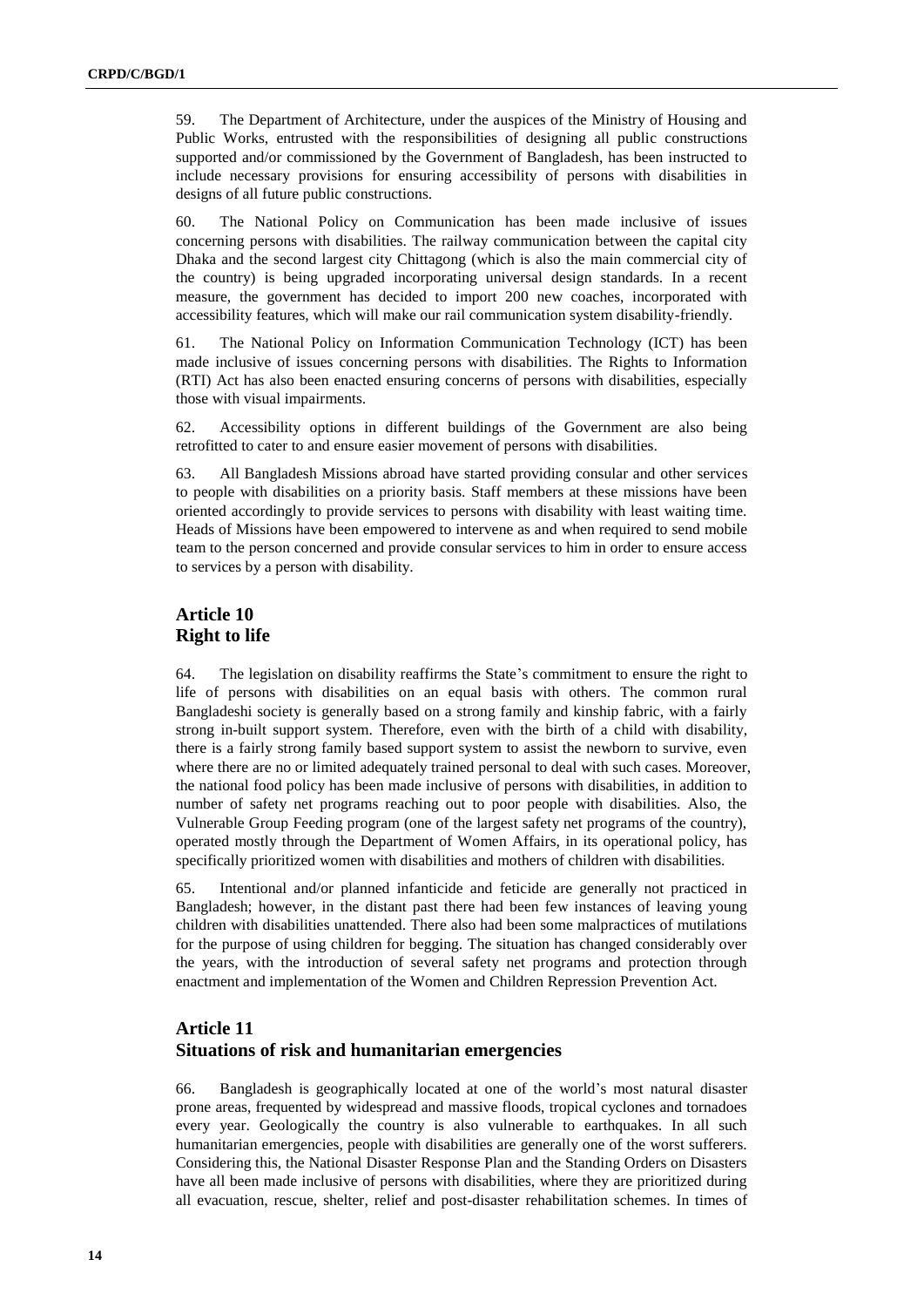any major disasters, it is generally the Government that coordinates the response plan participated jointly by the public and private sectors. The Government provides Gratuitous Relief (both cash and food grains), house building grants, corrugated iron sheets, blankets etc for disaster affected people to cope with the emergencies and the loss they had incurred due to disasters. People with disabilities are prioritized in almost all such cases, and the shelters are made accessible to the best of the abilities or the local organizers. Several hundreds of new shelters are also being built with in-built accessibility features.

67. Bangladesh is considered to be one of the worst affected countries due to global warming and climate change. The impact is also seen in the form of displacement of persons, a large section of whom are persons with disabilities. Keeping this in mind, the adaptation measures taken by the Government of Bangladesh and private sectors alike are being made inclusive of persons with disabilities.

68. Bangladesh has played an active role in the negotiations for finalization of the Sendai Framework for Disaster Risk Reduction (2015–2030) which has finally been adopted on 18 March 2015 at the 3rd World Conference Sendai, Japan, to ensure that the outcome document is disability inclusive. Following adoption of the document, Bangladesh has also hosted the International Conference on Disability and Disaster Risk Management in Dhaka from 12–14 December 2015, to develop working procedures to make the framework more effective in terms of inclusion of persons with disabilities in the global disaster management arena. The Conference adopted a 'Dhaka Declaration' that provides for specific time-bound actions for implementation of Sendai Framework for Disaster Risk Reduction.

69. Bangladesh shares international boundary with India and Myanmar. From Myanmar, there had been influx of Rohingya Muslims in regular intervals which continue even today. Although a good number of refugees have been repatriated with the help of UNHCR, more than 33,000 registered refugees and nearly 4,00,000 undocumented Myanmar nationals (UMNs) are still living in Bangladesh. While the registered refugees are taken care of by UNHCR in coordination with Ministry of Disaster Management and Relief, the UMNs reside in makeshift settlements in Cox's bazaar district. Among these people, there are a large number of persons with disabilities. Those people are provided with humanitarian and other services by various international organizations (UNHCR in Refugee camps and IOM in makeshift settlements) in partnership with organizations specialized in providing services to persons with disabilities, such as Handicap International.

70. Domestically, there had been a small number of insurgent groups in the south eastern hilly areas — also known as Chittagong Hill Tracts. However, with the signing of historic peace accord between the Government and the insurgent groups in 1997, the armed violence had been brought under control in that area. In the past, there also had been instances of anti-personnel landmine explosions, leading to fresh cases of disabilities in fairly large number. In the recent past, following verdicts of International Crimes Tribunal, Bangladesh (ICT-BD) against those responsible for crimes against humanity committed during the Liberation War in 1971, there had been stray of violent incidents committed by sympathizers of those criminals who used home-made Molotov cocktails, killing and maiming hundreds of innocent people on the streets. Public utility offices and transports were set on fire killing and maiming people in general. The Government has provided monetary support for treatment of most of those people injured by violence. Experts have also been flown in from abroad to treat the most complicated cases, at the initiative of the government.

### **Article 12 Equal recognition before the law**

71. Article 27 of the National Constitution of Bangladesh affirms, "All citizens are equal before law and are entitled to equal protection of law." Article 19 (Equality of Opportunity) also affirms, "(1) The State shall endeavor to ensure equality of opportunity to all citizens. (2) The State shall adopt effective measures to remove social and economic inequality between man and man and to ensure the equitable distribution of wealth among citizens,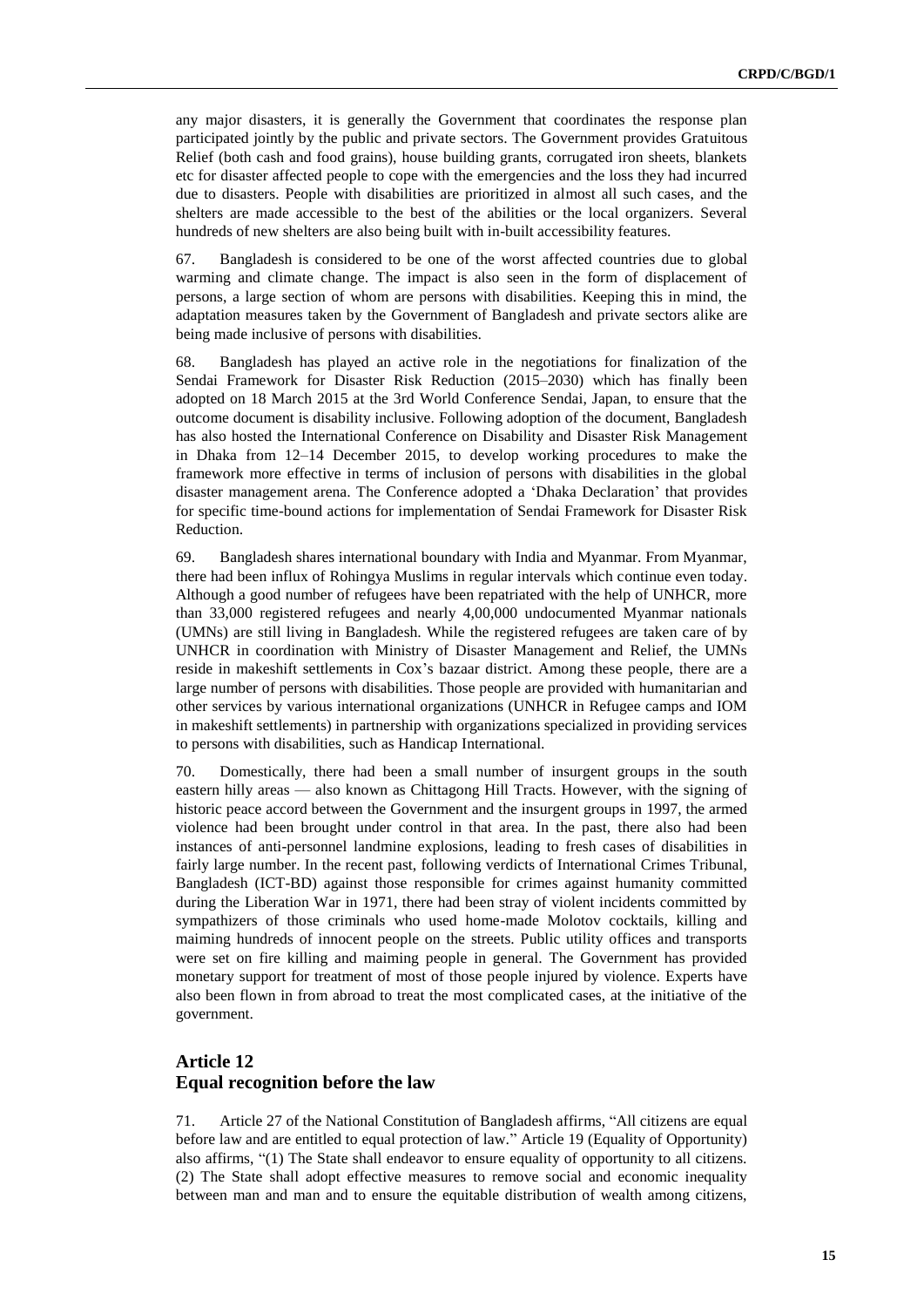and of opportunities in order to attain a uniform level of economic development throughout the Republic."

72. Article 13 (Principles of ownership) of the Constitution also affirms, "The people shall own or control the instruments and means of production and distribution, and with this end in view ownership shall assume the following forms — (1) state ownership, that is ownership by the State on behalf of the people through the creation of an efficient and dynamic nationalized public sector embracing the key sectors of the economy; (2) cooperative ownership, that is ownership by co-operatives on behalf of their members within such limits as may be prescribed by law; and (3) private ownership, that is ownership by individuals within such limits as may be prescribed by law."

73. Article 42 of the Constitution (Rights to property) further affirms "(1) Subject to any restrictions imposed by law, every citizen shall have the right to acquire, hold, transfer or otherwise dispose of property, and no property shall be compulsorily acquired, nationalized or requisitioned save by authority of law."

74. In addition, the Rights and Protection of Persons with Disabilities Act 2013 has specified 20 different rights for persons with disabilities in this country, under the framework of the CRPD, which include (in Article 16) "Equal recognition before the law and equal access to justice."

#### **Article 13 Access to Justice**

75. Article 31 of Bangladesh Constitution affirms, "To enjoy the protection of the law, and to be treated in accordance with law, and only in accordance with law, is the inalienable right of every citizen, wherever he may be, and of every other person for the time being within Bangladesh, and in particular no action detrimental to the life, liberty, body, reputation or property of any person shall be taken except in accordance with law."

76. The Rights and Protection of Persons with Disabilities Act 2013 (in Article 16) provides for "Equal recognition before the law and equal access to justice."

77. Over the last couple of years, there have been instances where interpreters have been invited in the Court to assist the people with hearing and speech disabilities. The country is yet to have a standardized sign language. Once that is done, such practices will become an integral part of the judicial system of the country.

78. In all the 64 districts of the country, under the purview of the respective Deputy Commissioner (the administrative head of the district) a substantial fund has been created aimed at disbursing to the poorer section of the communities for covering all legal procedural costs, as and where necessary. In any cases whatsoever, people with disabilities are eligible to apply and receive those funds to cover costs for any legal and/or judicial matters.

79. All police stations across the country are gradually being made accessible to persons with disabilities. Ramps and accessible toilets are being installed as the first step. Gradually there will be provisions for people with visual and hearing/speech disabilities also. Disability related information has been included into the basic training courses of the police forces.

80. Bangladesh had enacted the Legal Aid Services Act 2000, especially keeping in mind the inability of the poor, vulnerable and backward citizens of the country, who cannot access the legal system in need, either due to their inability to cover the costs, or due to their ignorance. Persons with disabilities can approach the committees constituted under this Act for accessing legal support in their times of need. Now that the Government has enacted the Rights and Protection of Persons with Disabilities Act 2013, they will be able to secure any legal services from these committees, if their rights and privileges are violated.

81. In addition, the High Court in its judgment and directives in 2009 provided guidelines to prevent sexual harassment in workplaces and educational institutions which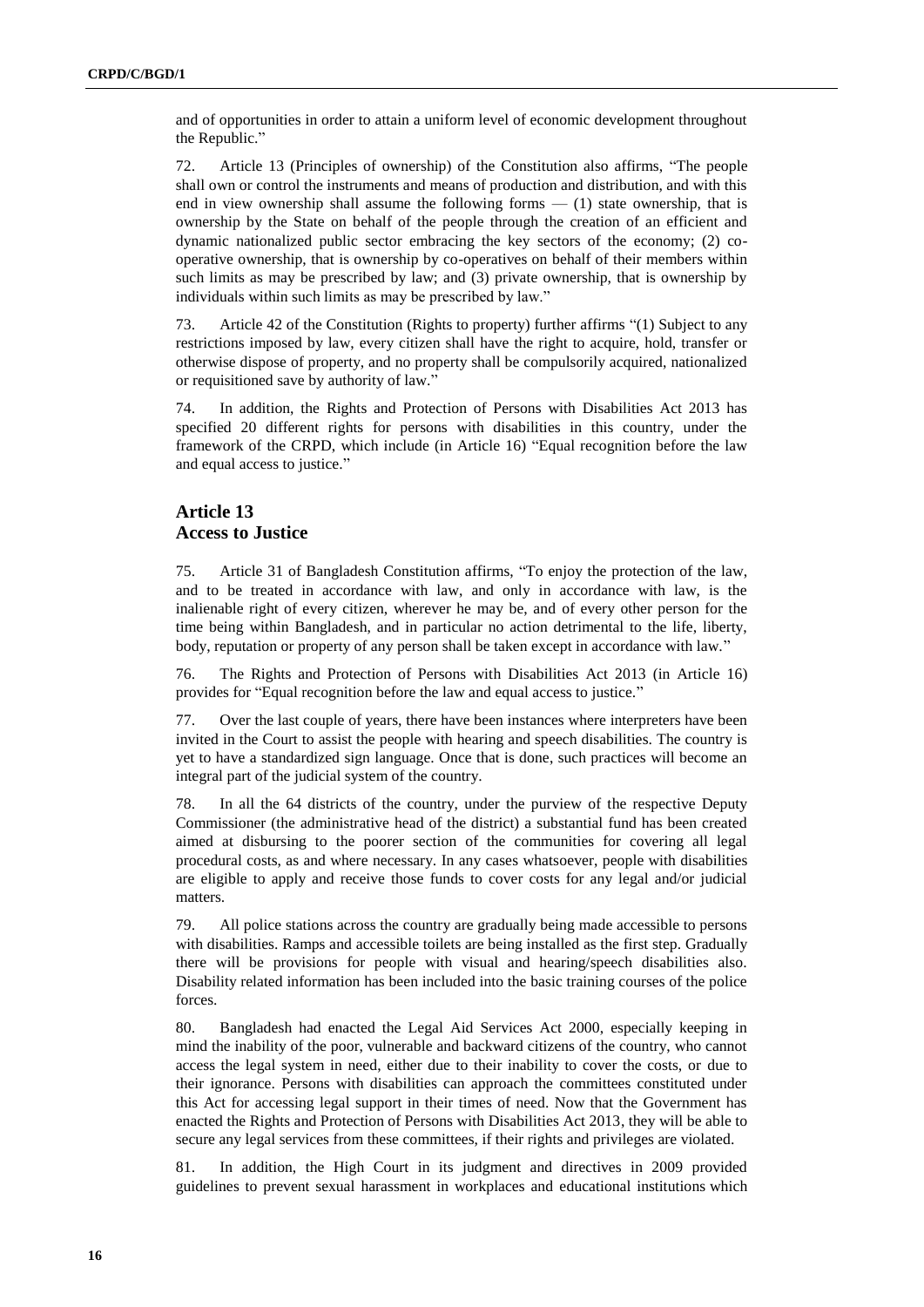also includes women with disability considering their vulnerability to sexual harassment and related crime.

#### **Article 14 Liberty and security of the person**

82. Article 32 of the Constitution affirms, "No person shall be deprived of life or personal liberty, save in accordance with law." Article 33 (Safeguards as to arrest and detention) also affirms, "(1) No person who is arrested shall be detained in custody without being informed, as soon as may be of the grounds for such arrest, nor shall he be denied the right to consult and be defended by a legal practitioner of his choice."

83. Meanwhile, the Rights and Protection of Persons with Disabilities Act 2013 in Article 16 (1) has declared in (a) "To live and prosper to the fullest extent" and in (k) "Protection from oppression and access to a secure and healthy environment" as inalienable rights of persons with disabilities in this country.

84. The 1912 "Lunacy Act", provides for the health system to institutionalize and treat people with mental illnesses, with or without their informed consent. In 2006, Bangladesh adopted a Mental Health Policy, Strategy and Plan as part of its effort in promoting surveillance and prevention of Non-communicable Diseases. The Ministry of Health has now taken measures to enact a new human-rights-based Mental Health Act, which is in the finalization stage. Once enacted, this law will protect people from such dehumanizing measures in the future.

#### **Article 15 Freedom from torture or cruel, inhuman or degrading treatment or punishment**

85. Article 35 of the Constitution affirms, "(1) No person shall be convicted to any offence except for violation of al law in force at the time of the commission of the act charged as an offence, nor be subjected to a penalty greater than, or different from that which might have been inflicted under the law in force at the time of the commission of the offence. (2) No person shall be prosecuted and punished for the same offence more than once. (3) Every person accused of a criminal offence shall have the right to a speedy and public trial by an independent and impartial court or tribunal established by law. (4) No person accused of any offence shall be compelled to be a witness against himself. (5) No person shall be subjected to torture or to cruel, inhuman, or degrading punishment or treatment. (6) Nothing in clause (3) or clause (5) shall affect the operation of any existing law which prescribes any punishment or procedure for trial."

86. In general, Bangladesh does not use human subjects in any research. As such, there are no questions of using persons with disabilities for such purposes.

#### **Article 16 Freedom from exploitation, violence and abuse**

87. Article 11 of the Constitution of Bangladesh clearly suggests "The Republic shall be a democracy in which fundamental human rights and freedoms and respect for the dignity and worth of the human person shall be guaranteed …". All our laws and national policies therefore are based on this principle. Moreover, Article 31 of the Constitution also prescribes "To enjoy the protection of the law, and to be treated in accordance with law, and only in accordance with law, is the inalienable right of every citizen, wherever he may be, and of every other person for the time being within Bangladesh, and in particular no action detrimental to the life, liberty, body, reputation or property of any person shall be taken except in accordance with law." This protects all persons with disabilities equally with their non-disabled peers.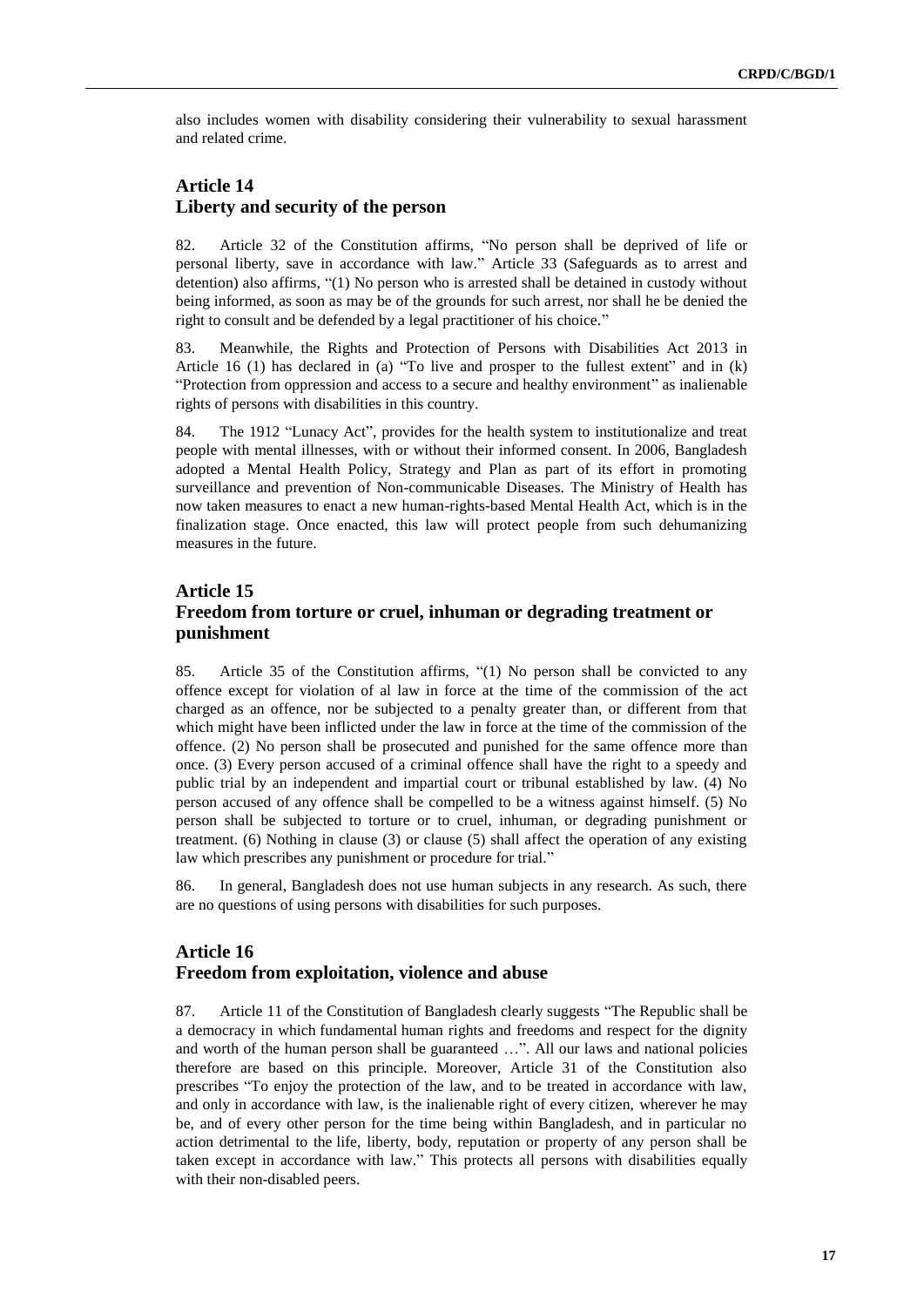88. The Women and Children Repression Prevention Act, a National Policy on Women, and a National Policy on Children provide strong legal framework for protection from exploitation, violence and abuse in Bangladesh. These generally protect and prevent women and children with and without disability against serious cases of violence and abuse. There is also increased understanding and sensitivity in the Government machinery including the judiciary towards the causes of persons with disabilities, and a vigilant media is also ensuring that cases violence or abuse against people with disabilities do not go unreported, and remedial measures take place as early as possible. In order to address exploitation of people with disabilities, especially because of their poverty, illiteracy and ignorance the Government is increasing their opportunities to education, vocational skills and employment/income. It is also expected that the 2013 legislation will help reduce such practice.

## **Article 17 Protecting the integrity of the person**

89. Article 32 of the Constitution of Bangladesh guarantees "No person shall be deprived of life or personal liberties save in accordance with law." Other articles mentioned earlier are also there to protect the integrity of the person. Moreover, there are several other laws enacted, such as the Women and Children Repression Prevention Act 2000, the Acid Crime Control Act of 2002, the Domestic Violence (Prevention and Protection) Act 2010, the Pornography Control Act 2012 and the Human Trafficking Deterrence and Suppression Act 2012 etc. that guarantee the personal integrity of the Bangladeshi citizen. Article 16  $(1)(K)$  of the Rights and Protection of Persons with Disabilities Act 2013 specifically protects the personal integrity of persons with disabilities.

90. In general, there are hardly any cases of pregnancies arising outside of wedlock, particularly for women with disabilities. Bangladesh has made very good progress in controlling its population growth through a planned and effective country-wide family planning program. However, there is not practice of forced sterilizations.

#### **Article 18 Liberty of movement and nationality**

91. Article 36 of Bangladesh Constitution affirms, "Subject to any reasonable restrictions imposed by law in the public interest, every citizen shall have the right to move freely throughout Bangladesh, to reside and settle in any place therein and to leave and reenter Bangladesh."

92. The Government of Bangladesh has adopted a program for mandatory birth registration of all its children, which includes children with disabilities as the laws of the land concerning nationality apply equally to people with disabilities. Article 16 (1)(t) of the Rights and Protection of Persons with Disabilities Act 2013 mentions receiving a national identification card as a right for persons with disabilities. Article 31 later gives a detailed description on the process of registration and acquiring of the card.

## **Article 19 Living independently and being included in the community**

93. Article 16 (1) (e) of the Rights and Protection of Persons with Disabilities Act 2013 specifies "To live in the society with parents or legal guardians, children and family, to marry and have families;" Article 16 (1) (g) "To participate fully and actively, depending on the nature of their disability, in social, economic and state functions;" and Article 16 (1) (n) "Receiving assistance and rehabilitation for the purpose of gaining physical, mental and technical competence enabling them to integrate with the society completely" as inalienable rights of persons with disabilities.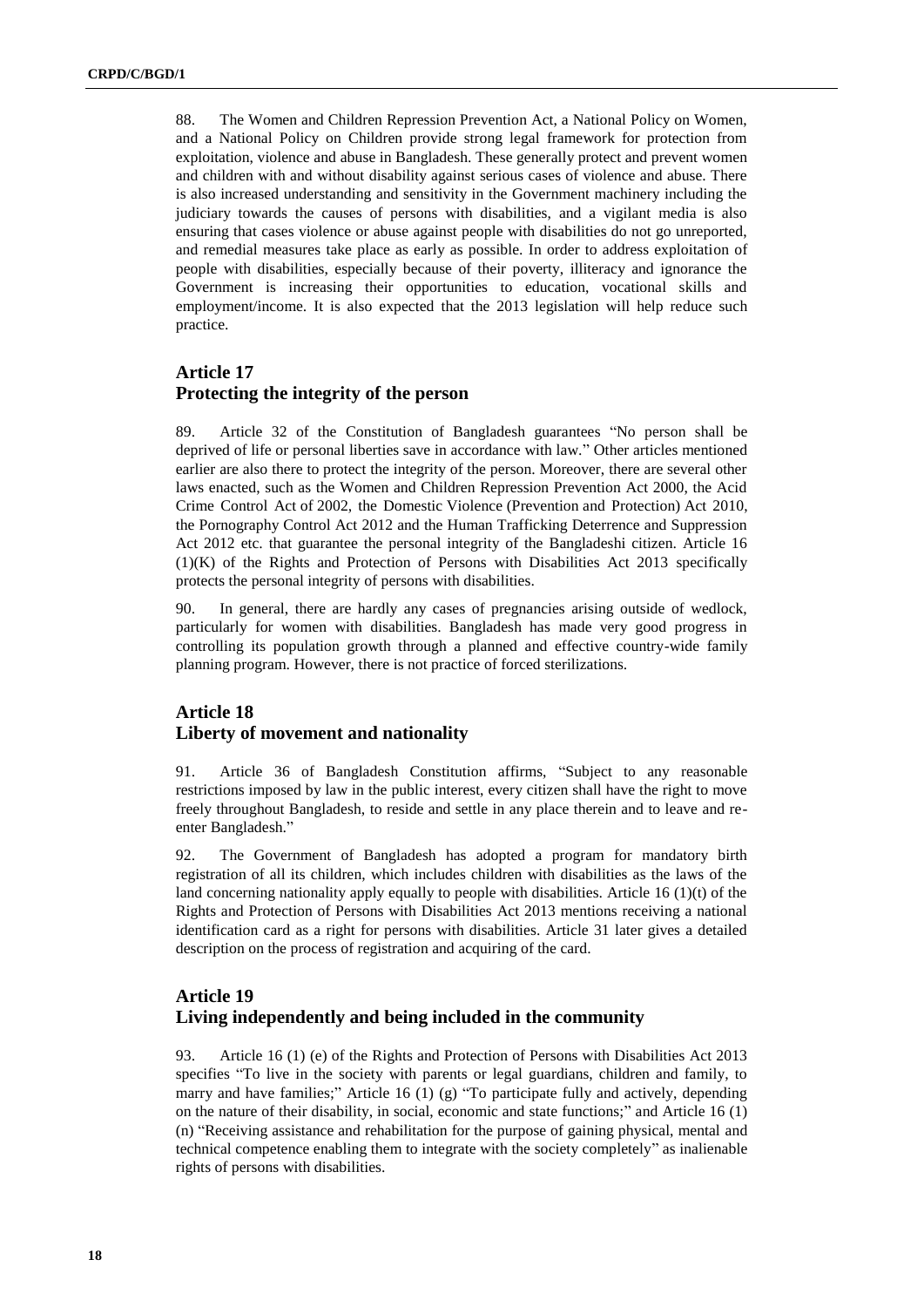94. The family, including the larger kin group, constitutes powerful and determining elements in the fabric of the Bangladeshi society. So the family also plays a strong support system for any of its members, including members who have a disability. Therefore, the concept of independent living had not surfaced seriously in Bangladesh until in recent years, when the large families are gradually converting into nuclear families, and parents of children with disabilities are suddenly beginning to realize that their child might need a strong support system in their absence.

95. Generally, the practice is that the person with a disability is rehabilitated within the community. Development of independent living center is a new phenomenon.

#### **Article 20 Personal mobility**

96. Some buildings of the Government have ensured that their premises are accessible by installing wide elevators with elevator buttons located within the reach of wheelchair users. The doorways have also been made wide enough for free movement. They are now planning auxiliary services, such as hand rails or portable ramps. Ramps have also been installed in most of the buildings within the Bangladesh Secretariat, so that wheelchair users can access the elevators. Some of these buildings have also provided for reservations or prioritizations to persons with disabilities in their elevators.

97. Various railway stations have created ramps and special ticket counters for people with disabilities and have marked them prominently, such that a person upon entering the platforms can view the counters from far. Where such provisions have not yet been created for lack of space, the concerned Station Master, Booking Assistant In-charge, Conductor and Guards have been specially instructed to ensure special care of persons with disabilities.

98. Almost all express inter-city trains have two reserved seats for persons with disabilities, which are available against such reservation up to three hours prior to the planned departure time. These seats are also available to persons with disabilities on a 50% discount price.

99. Considering the plight of poor people with disabilities, a provision is already in practice where all people with visual impairments can travel free of cost in all trains (except in the intercity express trains). The Government is now planning to extend a similar service to people with other types of disabilities, and offering a rebate for the accompanying persons.

100. Seats have also been reserved in buses operated by both the State operated Bangladesh Road Transport Corporation (BRTC) and the private sectors. BRTC also accommodates a 50% reduction in ticket prices for people with disabilities carrying an identity card, or with obvious and visible disabilities.

101. The international airports have separate immigration desks now for wheelchair using visitors, besides personal assistance for travelers using wheelchairs.

102. A handful of institutions are producing assistive devices, including artificial limbs for decades within Bangladesh. In the recent time many organizations including corporate groups are showing interest in assistive technology to make it affordable. The Government has also taken initiatives to provide them with such services/equipments free of cost. This has positively impacted visibility of the people with disability in society and helped them have greater access to public services, including those provided by the local government.

### **Article 21 Freedom of expression and opinion, and access to information**

103. Article 39 of the Constitution affirms, "(1) Freedom or thought and conscience is guaranteed. Freedom of thought and conscience, and of speech. (2) Subject to any reasonable restrictions imposed by law in the interests of the security of the State, friendly relations with foreign states, public order, decency or morality, or in relation to contempt of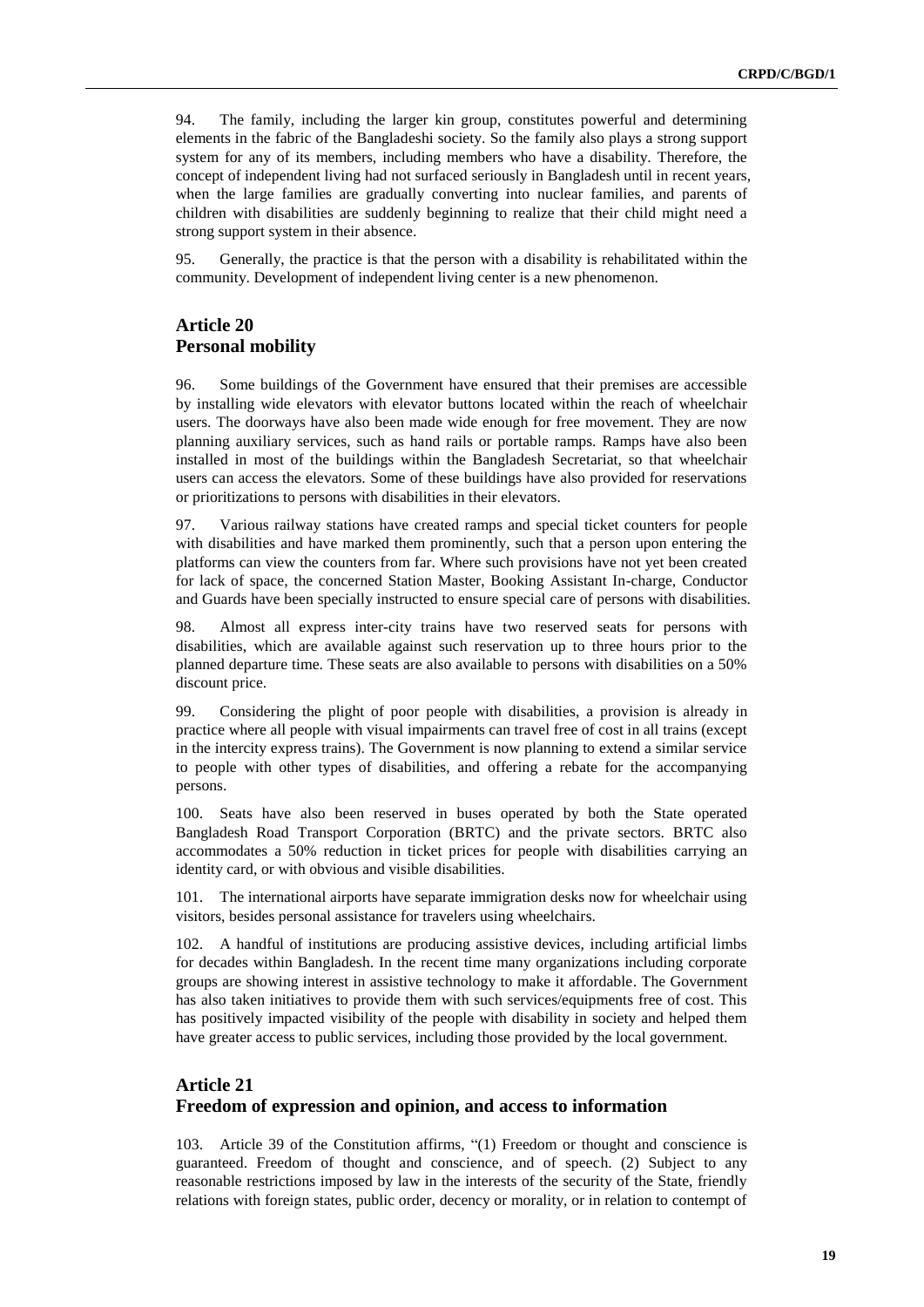court, defamation or incitement to an offence (a) the right of every citizen of freedom of speech and expression; and (b) freedom of the press, are guaranteed."

104. The Government has enacted the Right to Information (RTI) Act in 2009, ensuring provisions for people with different types of disabilities. This has opened a new frontier for people with disabilities, especially the educated, who have more access to information now, regarding the policies, services and programs of different ministries, departments and functionaries of the Government, and will help them take far more informed decisions about their own future plans. The Rights and Protection of Persons with Disabilities Act 2013 has also recognized this as a right. Moreover, for people with hearing and speech impairment, "use Bangla sign language as their first language, to the greatest extent possible" has also been made a right.

105. According to a roadmap towards achieving a "Digital Bangladesh by 2021" all ministries have launched respective websites. Unfortunately, during the designing of all these sites, accessibility of persons with visual disabilities had not been considered at the beginning. But now almost all ministries are opting for these features. Under the purview of the Office of the Prime Minister, an Access to Information (A2I) project is being operated, under which 5,000 community based information centers have been opened across the country, creating an enabling environment for people at even the most remote grassroots level to access information through internet. A process has been initiated, to install talking software to these computers, such that people with visual disabilities, along with those who do not have the ability to read, also can get access to information. Two universities are working now to develop an advanced level yet user-friendly talking software in Bangla.

#### **Article 22 Respect for privacy**

106. Article 43 of the Constitution affirms, "Every citizen shall have the right, subject to any reasonable restrictions imposed by law in the interests of the security of the State, public order, public morality or public health  $-$  (1) to be secured in his home against entry, search and seizure; and (2) to the privacy of his correspondence and other means of communication."

107. In pursuit of the Constitutional provisions and the CRPD, the Government of Bangladesh is trying to take sufficient care so that persons with disabilities are free from arbitrary interference with respect to their privacy and that their honor and reputation are protected. The Rights and Protection of Persons with Disabilities Act 2013 has also recognized privacy of *personal information* as a right of persons with disabilities.

#### **Article 23 Respect for home and the family**

108. As has been mentioned earlier (vide Article 19), the family plays a significant role in the upbringing of any child in Bangladesh, including for children with disabilities. The extended family takes care of the work sharing, and sometimes even cost sharing, to deal with measures required to nurture a child with a disability.

109. Generally the practices of adoption and foster parents (or foster children) are very few in our society and stringent legal provisions are in place in this regard. Considering the provision for foster family service for homeless/parentless children with autism and other Neuro-Development Disorder, a committee has been formed with experts to prepare a concept paper to introduce family foster services.

110. The laws related to marriage are equally applicable for the persons with disability for example, child marriage and dowry are strictly prohibited and are punishable offence respectively under the Child Marriage Restraint Act 1929 and Dowry Prohibition Act 1980.

111. The Rights and Protection of Persons with Disabilities Act 2013 has declared "to live in the society with parents or legal guardians, children and family, to marry and have families" as a right, and also "Access to reasonably secure housing and rehabilitation,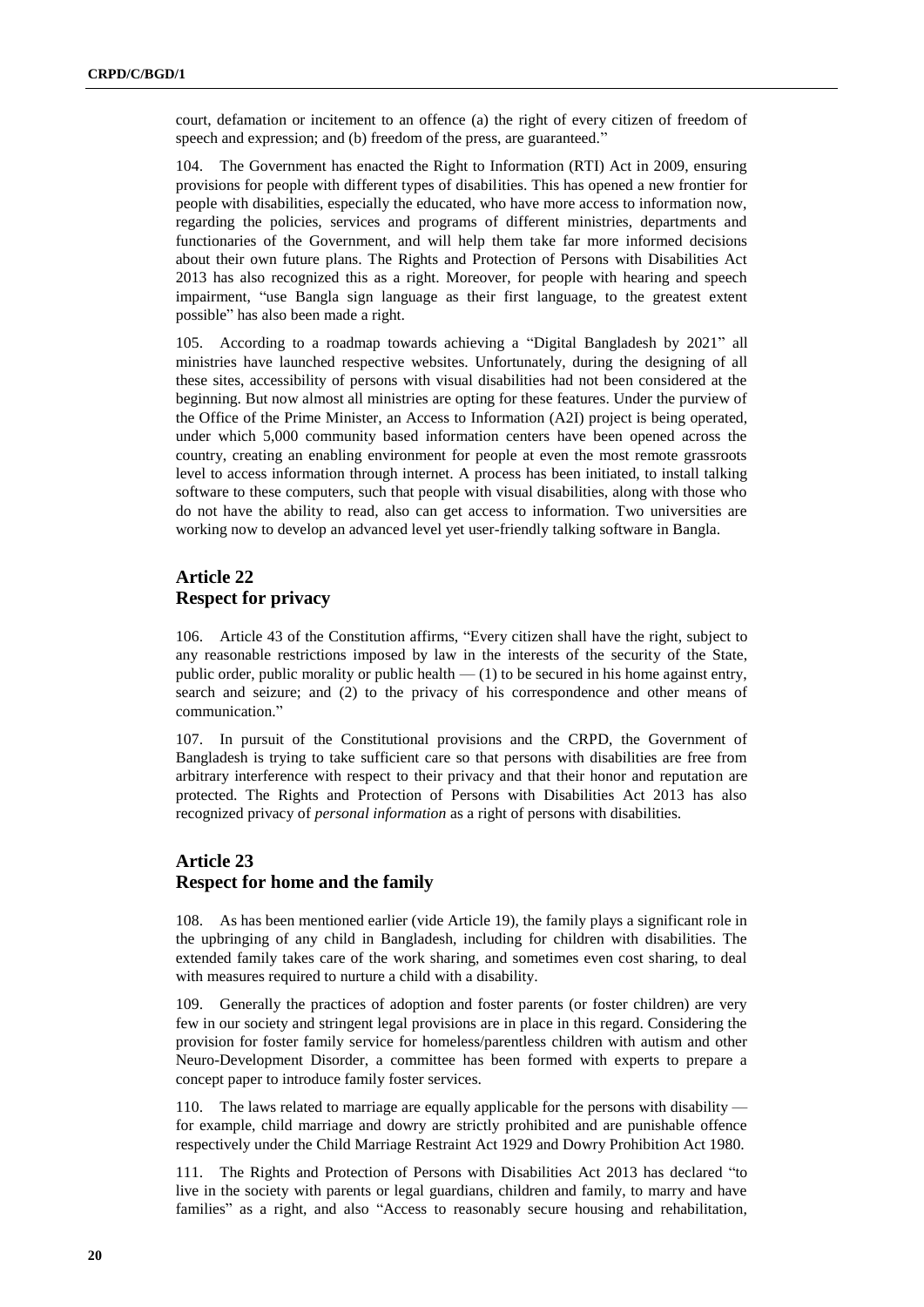especially for the persons with disabilities who are dependent on their parents or family, or where they are separated from the families, or where they have no access to such services on their own" as a right too.

#### **Article 24 Education**

112. Article 17 of the Constitution affirms, "The State shall adopt effective measures for the purpose of (1) establishing a uniform, mass-oriented and universal system of education and extending free and compulsory education to all children to such stage as may be determined by law; (2) relating education to the needs of society and producing properly trained and motivated citizens to serve those needs; (3) removing illiteracy within such time as may be determined by law." Article 28 (3) also affirms, "No citizen shall, on grounds only of religion, race, caste, sex or place of birth be subjected to any disability, liability, restriction or condition with regard to access to any place of public entertainment or resort, or admission to any educational institution." The Compulsory Primary Education Act (2000) had been enacted keeping in mind these principles. The National Education Policy 2010 also considered these. And now a new Education Act is in its drafting process, and that too is considering inclusion of persons with disabilities in the mainstream education system.

113. In order to cater to the education needs of children with disabilities, the Government has set up five special schools for children with visual disabilities, five for those with hearing and speech disabilities, two special schools and vocational training centers for those with physical disabilities. The Government also has an integrated education program for children with visual disabilities in 64 schools across the country.

114. The Ministry of Social Welfare has already introduced Disability related Coordinated Special Education Regulation, 2009. Under this initiative, 62 special schools for children with intellectual disabilities are being operated. There are also 11 Special schools for children with Autism established in eight divisional cities in the country. At present total 9854 numbers of students are receiving education in these institutes.

115. In addition to these, plenty of non-government organizations and private institutions have created special, integrated and inclusive schools for thousands of more children with disabilities. In recent years, the Government has been providing financial assistance to many of these schools, especially those providing education to children with intellectual disabilities and autism. Since 2010, the Government has been covering all educational costs of about 60 such schools, including the full salaries of all the teachers and education related staff.

116. After the secondary education level, all students with disabilities need to pursue higher education in mainstream institutions. The Dhaka University, the highest education seat of the country has been accommodating students with visual impairments since 1969. With the assistance of donors, recently it has installed a Braille and computer section in its central library, facilitating the educational needs of such students.

117. Towards ensuring the global target of "Education for All by 2015", the Government of Bangladesh, with the support of a large number of donors, had initiated a series of programs, including the Primary Education Development Program (PEDP). Realizing the need for addressing the issue of children with disability with special care, in the second phase (PEDP II) a major component had been included to address all 'left out children', including children with disabilities through an inclusive education approach. The project had very limited success. Based on experiences of first and second phases, new measures and approaches have been adopted and included in the third phase (PEDP III), which is expected to make some positive changes by the end of the project. One such example is the declaration of a minimum 2% quota for children with disabilities in enrolment into the primary schools. Besides, both to promote employment of persons with disabilities and to inspire children with disabilities, 650 teachers with disabilities have been recruited so far in Government operated primary schools, about 70% of them are women with disabilities. Now, about 150,000 children with disabilities are enrolled in these schools, 45% of them being girls.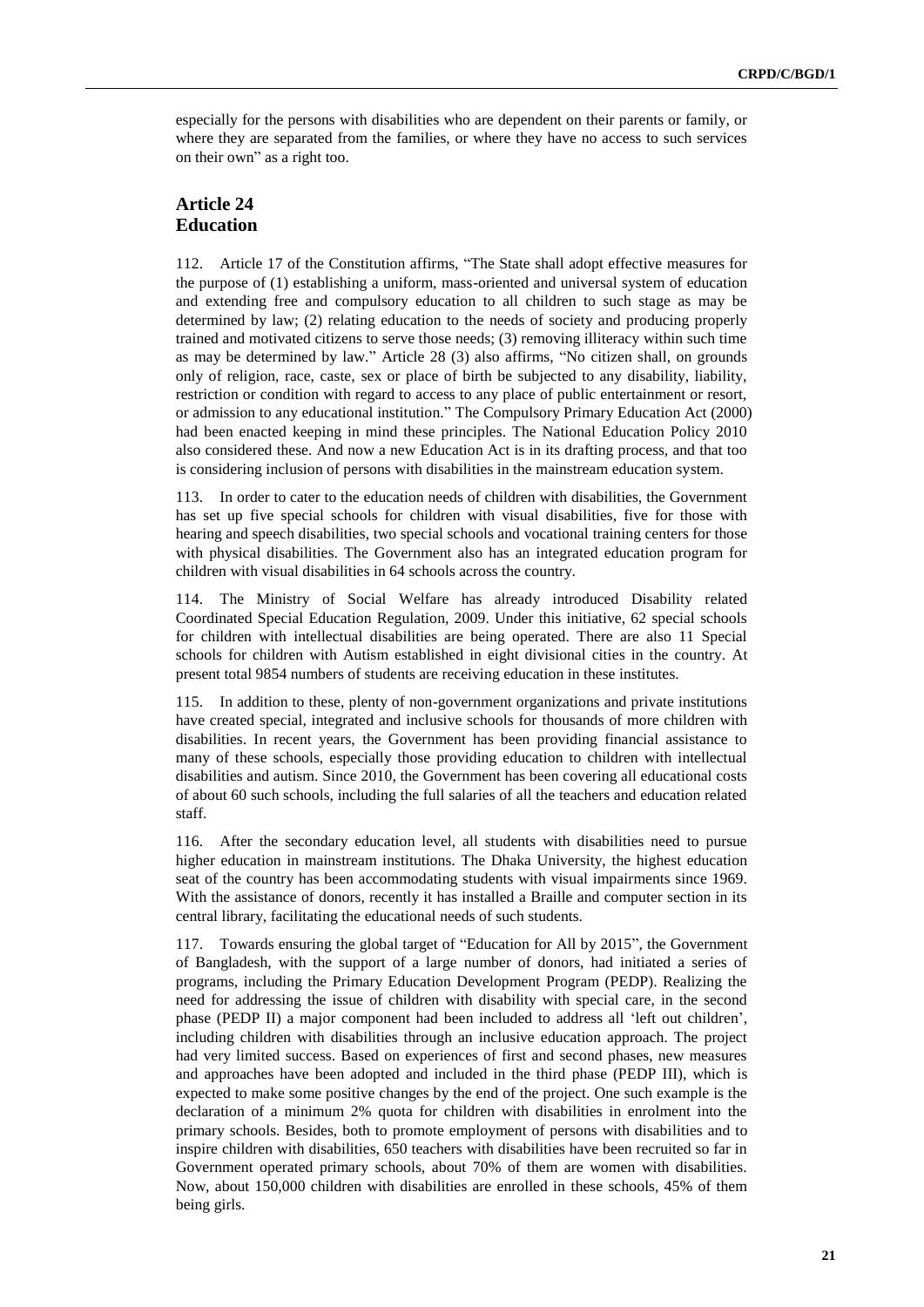118. In order to promote enrollment and retention in primary education, which is free of costs for all students in any case, the Government had introduced Education Stipends for the regular attendees many years back. In addition, education had been made free for the girl children up to Class VIII, which has gradually been extended now to the higher secondary level. Inspired by the success of this measure and recognizing the additional costs that children with disabilities need to incur, a program for providing special stipends has been initiated by the Government to all students with disabilities enrolled in formal education, in different slabs (primary, secondary, higher secondary, graduation, masters). Under this scheme, children in primary education receive a monthly additional stipend amounting BDT 300 while those in the university receive BDT 1000 a month. This has given a major boost to the education of people with disabilities, and positively encouraged parents from poor families to also send their children to schools.

119. The government provides text books to all children in primary schools free of cost and all books reach children in schools on the very first day of the academic year. In 2015 alone, about 300 million books were provided free of cost to children on 1st January. In 2015 for the first time, Braille books were also provided on the first day of the academic year to a large number of students. The government is working to extend the coverage so that no child with disability is left out from this scheme.

120. Recognizing the lack of adequately trained teachers in mainstream schools for the children with disabilities, the Government is now planning a scheme to train over 50,000 teachers as part of their in-service training to cater the special needs of children with disability.

121. The Government has recently either renovated or newly constructed 10,000 schools across the country, where ramps have been installed. The plan was also to make toilets accessible to students using wheelchairs. There still remains complains since most of such toilets have been relocated outside the school building making it inaccessible by the children with disability, the toilets were finally relocated behind the school buildings as a separate structure, due attention is being paid to this matter so that the complains could be addressed.

In the public education system, all students need to complete the answer scripts in the public exams by their own hand writing. Students with visual impairments and physical impairments, if informed earlier, are allowed scribers. Considering the extra time required, and as a measure of reasonable accommodation, the government has decided to allow an additional 20 minutes to such students in all public examinations.

123. In a recent move, the Ministry of Education, in collaboration with the Ministry of Social Welfare and the Ministry of Health and Family Welfare, has launched a project to set up an Academy on Autism and Neuro-Developmental Disabilities. Under the first phase of this project, besides setting up the academy, 3,000 teachers from secondary education level will be trained to cater to the specific needs of children with Neuro-Developmental Disabilities.

124. The Rights and Protection of Persons with Disabilities Act 2013 has given huge importance to the area of education for persons with disabilities. Firstly, in Article 16 it has been declared as a basic right. Article 33 entirely is about "Elimination of Discrimination against Admission of Persons with Disabilities in Education Institutions". Finally a dedicated section, Section 9 (with 12 sub-sections) of the Schedule of the Law, has been kept to deal with Education and Training.

#### **Article 25 Health**

125. As Bangladesh makes progress through its health policies on its infant mortality rate, immunization coverage and general health care, we are expected to experience a lower incidence of impairments. However, the gains due to improved health care is likely to be outweighed by the triple effects of increased numbers of impaired children surviving; increased numbers of people incurring impairments due to old age (e.g. cataracts and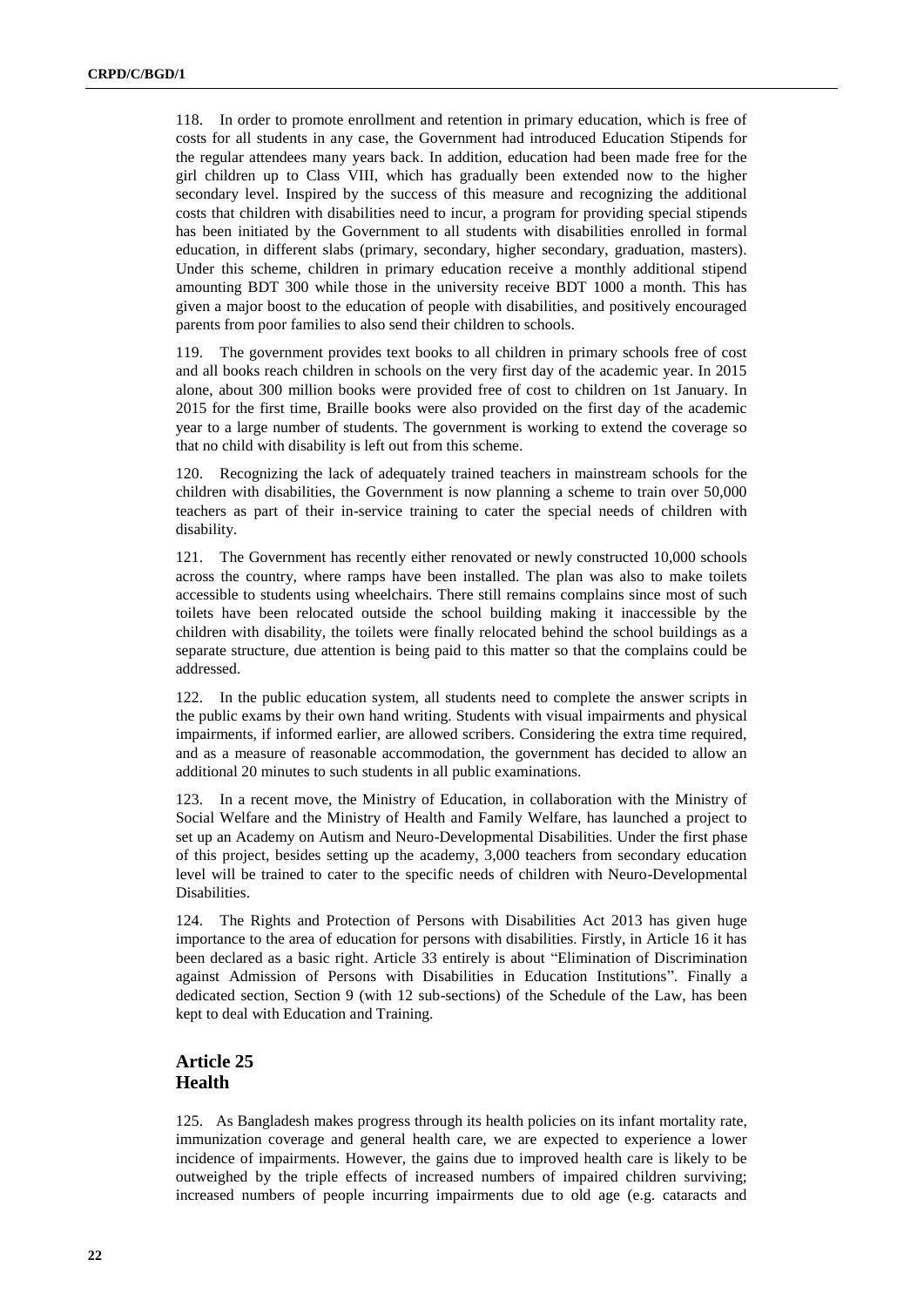arthritis) and widespread malnutrition. Due to lack of consistent oxygen supply at labor rooms of many hospitals at the local level causes conditions like cerebral palsy, or intellectual disabilities of new-born children. This compounded with the natural calamities and a constant occurrence of road accidents cause rise in cases of impairments in Bangladesh. The Government is working towards ensuring proper healthcare and neonatal facilities in all local level hospitals including in the community clinics.

126. Over the last three decades or so, Bangladesh has made some progress in making clean drinking water available to even remote rural areas. With the support of large and small donor organizations millions of shallow tube wells had been made available. However, over the last decade and a half, it has been found that, due to such indiscriminate sinking of wells, a large portion of these have become contaminated with arsenic poisoning. While on the one hand, low-cost user-friendly arsenic mitigation tools and techniques are being researched, people are being advised to go back and use surface water. But in this entire scenario, ensuring supply of clean drinking water to the disabled people was not on the agenda of any of the donors. Similarly, in the area of sanitation, low-cost user-friendly sanitary (slab) latrines had been made available all over the country. But in most cases, these are not at all accessible to persons with physical disabilities, especially the ones using wheelchairs. The scenario is changing now, most noticeably following the CRPD, as donors are increasingly supporting WASH facilities with accessibility options.

127. Expatriate workers with disabilities requiring urgent medical help are sent to hospitals by the staff of the concerned Bangladesh Missions abroad. Their progress is regularly monitored and costs involved in the treatment are paid from the Welfare Fund of the concerned Missions, upon approval of the Wage Earners' Welfare Funds Board.

128. The national health policies in the past have rarely incorporated disability issues, and so the main actors in this field have mostly been the non-government organizations. However, now, prevention of blindness has been addressed, to some extent, in the national health policy. The Government is now working on a new health policy which aims at covering prevention of other types of disabilities that had not been addressed in the mainstream health movement in the past.

129. Total 32 operational plans are now running under the National Health, Population and Nutrition Sector Development Program (HPNSDP), two of which plans, and in addition, one project under the Ministry of Health and Family Welfare have now been approved focusing on Autism. Ministry of Health itself has established an Autism Cell to coordinate related activities. The Ministry is commissioning research on autism and NDDs, and is maintaining a registry on NDDs in all health centers across the country. Besides hosting the National Autism Academy within their Directorate premises, the ministry is also in the process of developing a training module on Autism and NDD for their Foundation Training Courses.

## **Article 26 Habilitation and rehabilitation**

130. The Government operates one orthopedic hospital in Dhaka and one orthopedic unit at each of the medical college hospitals, as well as three leprosy hospitals. The GOB is also operating two vocational rehabilitation centers for those with orthopedic disabilities. Several private and voluntary organizations are operating orthotics and prosthetics workshops, as well as two training centers each for people with visual and intellectual disabilities.

131. The government has recognized a couple of training courses on physiotherapy and occupational therapy, and a few more private universities have come into the scenario. This is gradually creating a pool of therapists in Bangladesh. At the non-government sector, another center is developing a plethora of rehabilitation aides, and so far over 1,000 such trained personnel are working across the country. The course is now is the process of receiving government affiliation.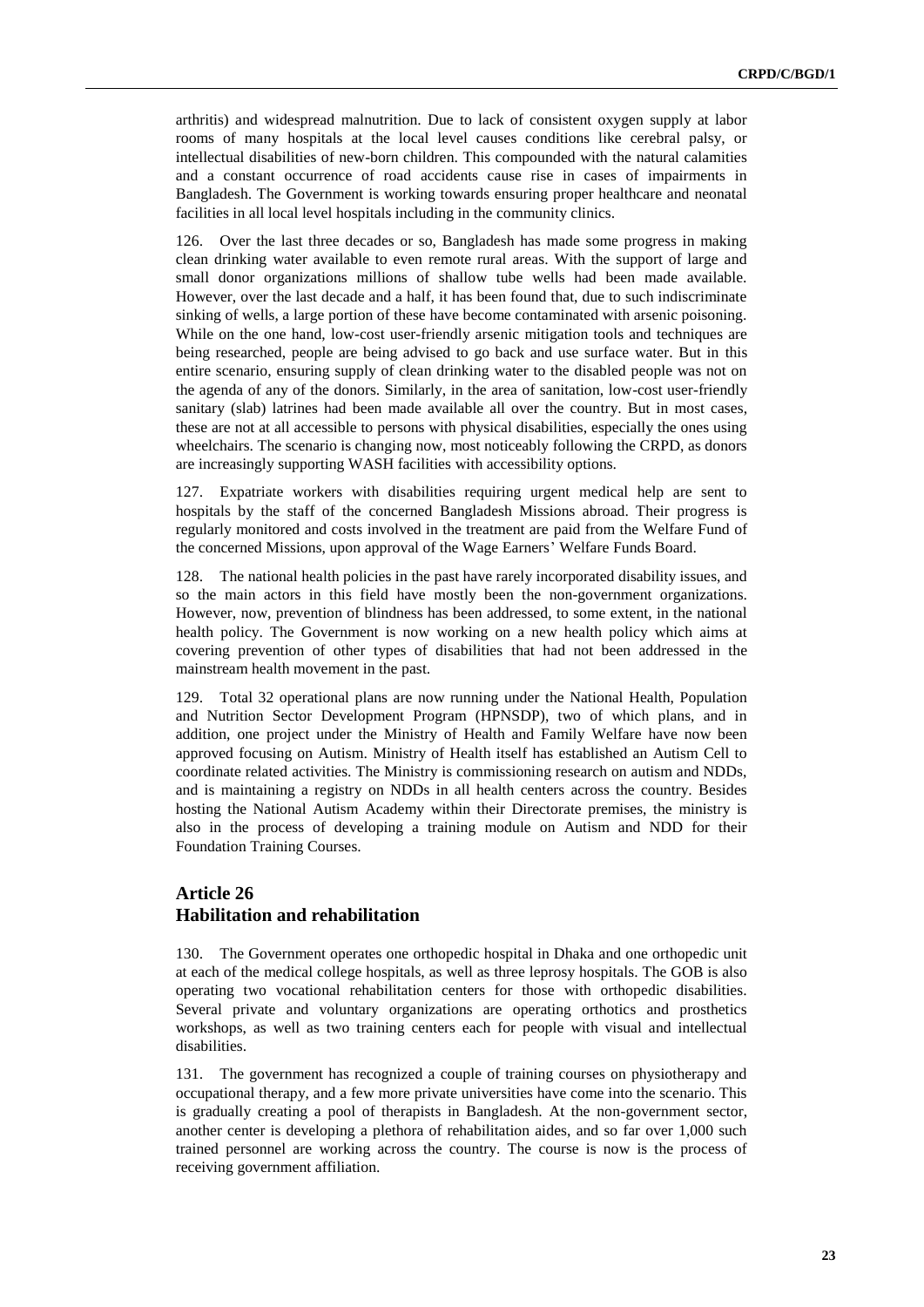132. During 2009, under the auspices of the Jatiyo Protibondhi Unnayan Foundation (JPUF), the Government had piloted a program, under which five one-stop-service centers had been set up in different parts of the country, with adequate human resources to cater to different needs of people with disabilities living in remote rural areas, from where they generally cannot access quality services. The centers provide identification, counseling, physiotherapy, occupational therapy, speech therapy services, along with distribution of a large number of assistive devices. Based on the success of this program, 10 more similar centers were set up the following year, and gradually this has been extended to 103 such centers covering all the 64 districts. Each center now has a corner to support children with Autism and NDDs. The plan is to gradually spread to all upazillas of the country in the future. Based on the learning of a national NGO who had been operating mobile service centers in different districts of the country through two buses and a launch, the Government has already taken initiative of mobilizing 32 Mobile Rehabilitation Van Service across the country in 64 districts such that people with disabilities living in far remote areas can also access required quality services.

133. The Government is planning to bring the rural people under therapeutic intervention through tele-therapy services by using modern IT communications facilities. A group of experts in the fields for example physiotherapists, occupational therapist, speech and language therapist, psychologist will be engaged in this purpose to impart training in these areas to the community so that peripheral people with disabilities can avail these services within their reach.

134. Besides providing assistive devices free of cost, complicated surgeries are also offered to persons with different types of disabilities free of cost at the government hospitals and several private hospitals. Cochlear implants are being provided free of cost. Several hundred children with club feet and cleft lips and palates have gone through corrective surgeries also, free of cost.

The Government has set up an Autism Resource Center in the capital city of Dhaka, inaugurated by the Honorable Prime Minister. This centre has been providing education and counseling to the children with autism and their guardian since 2010. This center is gradually being enriched, and its services shall be extended to other districts of the country in the future. Within the purview of the lone medical university of the country, a large Center for Neuro-development and Autism in Children (CNAC) had also been founded. This has recently been upgraded into the Institute for Pediatric Neuro-disorders and Autism (IPNA), and is operating as a center of excellence in this area in Bangladesh. IPNA also offers telemedicine facilities.

136. A National Advisory Committee comprising of parents, professionals and government officials conducted a situation analysis on Neuro-developmental Disabilities and Autism for the first time in Bangladesh. The analysis called for needs to be addressed to develop the community in a comprehensive manner. An Inter-ministerial Steering Committee on autism and related disorders, comprising of eight Ministries (Social Welfare, Education, Finance, Health and Family welfare, Labor and Employment, Primary and Mass Education, Local Government and Rural Development and Women and Children Affairs) developed a strategic action plan that was formally presented to the President of Bangladesh in July 2012. The main objectives of the plan are to facilitate collaboration among the local stakeholders, experts and government officials in order to develop a comprehensive set of policies and standardized training programs for those working with persons with autism and neuro-developmental disabilities.

137. In 2010 the Ministry of Health launched a community health program in order to get medical services to the remote rural areas of the country. Community health workers are receiving training on developmental disabilities in order to implement early screening and intervention. With guidelines from WHO, a training manual on autism spectrum disorders and developmental disabilities was developed specifically for community health workers. Content from this manual has been incorporated into ongoing training modules. This is the first time that medical professionals are receiving any training on what is typically considered a non-medical issue in Bangladesh. In addition general practitioners and pediatricians are also being trained to conduct screenings for developmental delays.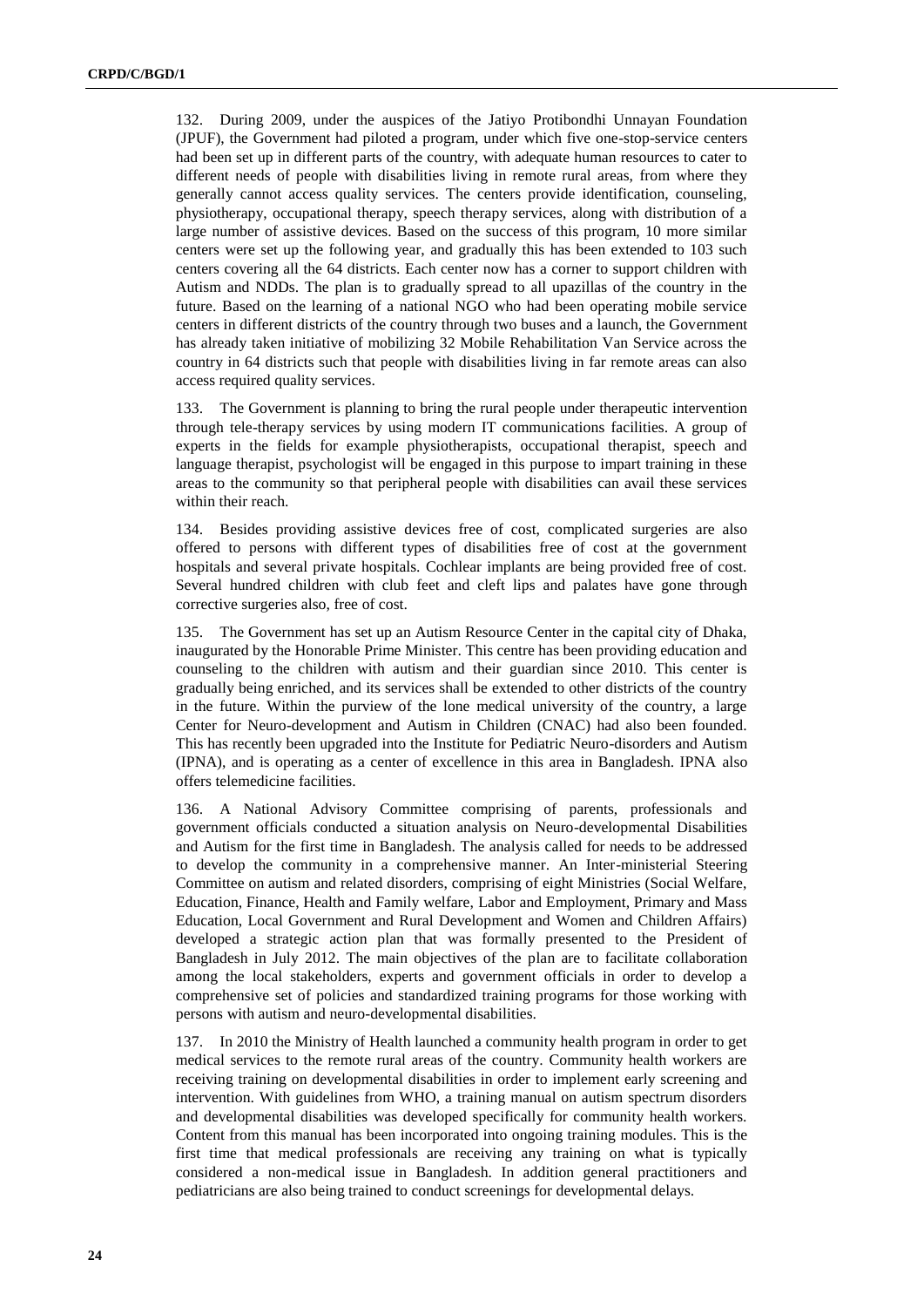138. In addition to the Rights and Protection of Persons with Disabilities Act 2013, considering the additional plight of people with Autism and other Neuro-developmental disabilities, the Neuro-developmental Disability Trust Act 2013 was enacted in November 2013. In pursuit of this Act, the National Neuro-developmental Disability Trust was founded earlier in 2014. BDT 200 million has been allocated in the National Budget of the current fiscal year for the initiation of this Trust. A further BDT 50 million has also been allocated to transform and upgrade the age old Education and Rehabilitation Center for the Physically Handicapped (ERCPH) into the National Trust for Persons with Physical Disabilities. The government has also planned to establish a state-of-the-art National Disability Complex within the premises of the JPUF at an initial cost of BDT 835 million, to provide social care services and hands-on economic opportunities for persons with disabilities.

139. In a recent move, the Ministry of Local Government and Rural Development has issued a circular, under which the local government structure at the grassroots level is compelled to address the local needs of persons with disabilities. The local government authority has been instructed to collect and retain information and data regarding persons with disabilities, prioritize persons with disabilities in all local government schemes, including the safetynet programs, ensure participation of persons with disabilities in all matters of the local government, allocate budget for development of persons with disabilities using a twin track approach, and raise awareness about disability, and the concerns of persons with disabilities at the local level. This will ensure addressing the diversity of challenges faced by persons with disabilities living in diverse geographical areas, including people living in hilly areas, coastal areas, offshore islands, flood prone and water-logged areas, drought-prone areas etc, besides the plain lands.

#### **Article 27 Work and employment**

140. Article 29 of the Constitution affirms, "(1) there shall be equality of opportunity for all citizens in respect of employment or office in the service of the Republic. (2) No citizen shall, on the grounds only of religion, race, caste, sex or place of birth, be ineligible for, or discriminated against in respect of, any employment or office in the service of the Republic."

141. Earlier in the Constitution, Article 15 affirms (b) "the right to work that is the right to guaranteed employment at a reasonable wage having regard to the quantity and quality of work." Article 19 (Equality of opportunity) affirms, "(1) The State shall endeavor to ensure equality of opportunity to all citizens. 2) The State shall adopt effective measures to remove social and economic inequality between man and man and to ensure the equitable distribution of wealth among citizens, and of opportunities in order to attain a uniform level of economic development throughout the Republic. (3)The State Shall endeavor to ensure equality of opportunity and participation of women in all spheres of national life."

142. Article 20 affirms, "(1) Work is a right, a duty and a matter of honor for every citizen who is capable of working, and everyone shall be paid for his work on the basis of the principle "from each according to his abilities to each according to his work". (2) The State shall endeavor to create conditions in which, as a general principle, persons shall not be able to enjoy unearned incomes, and in which human labor in every form, intellectual and physical, shall become a fuller expression of creative endeavor and of the human personality."

143. Article 40 of the Constitution affirms, "Subject to any restrictions imposed by law, every citizen possessing such qualifications, if any, as may be prescribed by law in relation to his profession, occupation, trade or business shall have the right to enter upon any lawful profession or occupation, and to conduct any lawful trade or business."

144. Based on these Constitutional provisions, and in the spirit of the CRPD, the Rights and Protection of Persons with Disabilities Act 2013 has established work and employment of persons with disabilities as their inalienable right. Article 16 (1) has three separate subarticles towards this end, (i) "To gain employment in public and private institutions" (j) "In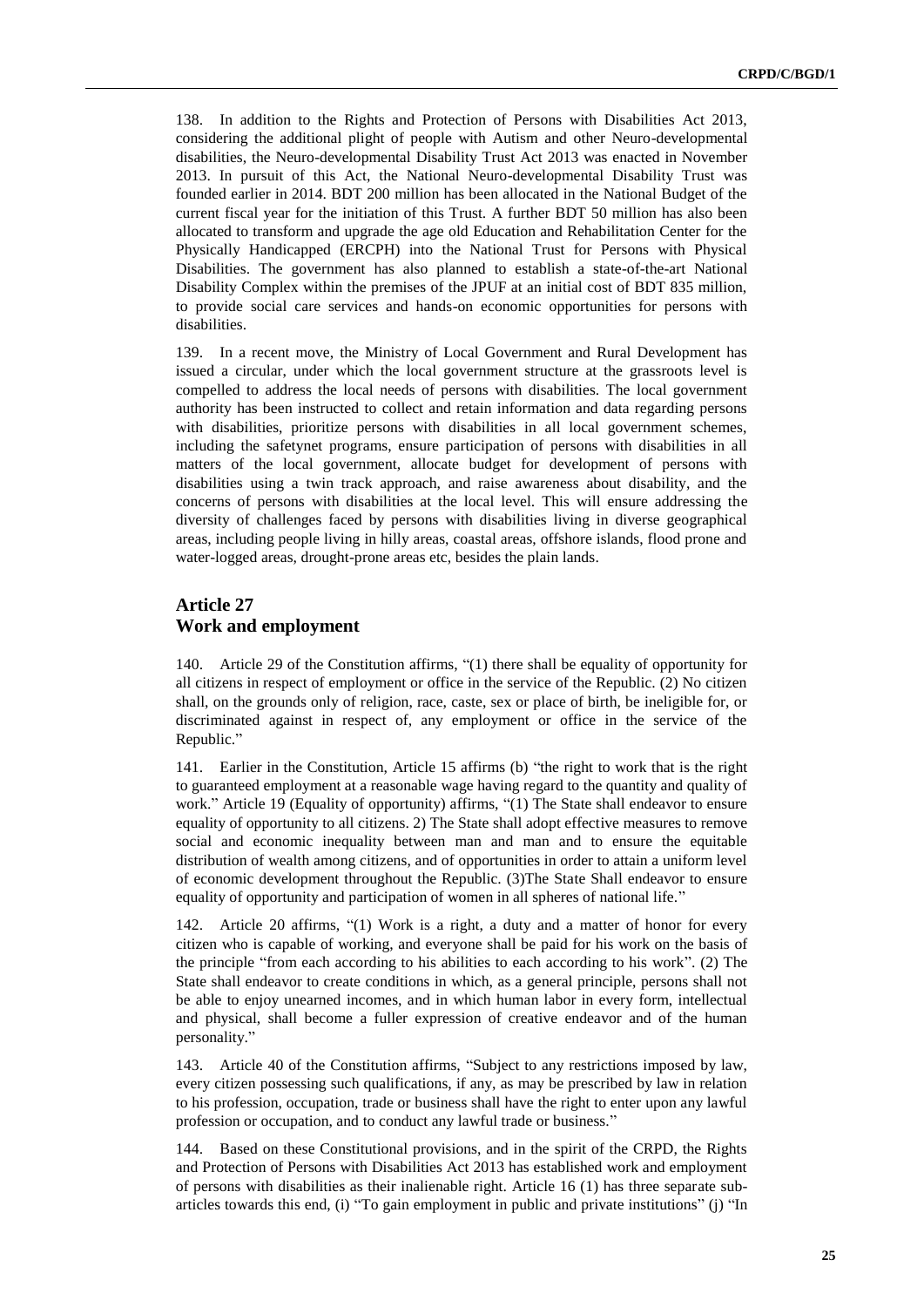case of a person acquiring disability in the course of employment, to remain employed or receive appropriate rehabilitation and adequate compensation" and (m) "Receiving reasonable accommodation in education, work and all other applicable fields." Sub-article (k) "Protection from oppression and access to a secure and healthy environment" is applicable in this aspect. Jatio Protibondhi Unnayan Foundation organized disability development fair in 2014 and disability job fair in 2016. There is also job placement cell for the persons with disabilities based on referral mechanism under the joint GO-NGO collaboration at Jatio Protibondhi Unnayan Foundation.

Article 37 of the Rights and Protection of Persons with Disabilities Act 2013 affirms "(1) Notwithstanding anything contained in any other law in force, a qualified person with disability shall not be deprived of or discriminated against in giving employment on account of his/her disability, depending on the nature of disability, provided he has the requisite qualifications." and "(2) If a question arises as to whether a person with a particular disability is qualified for a particular work, the National Coordination Committee shall provide instructions on the subject and such instruction shall be considered as final." Article 10 of the Schedules of the Act is also solely dedicated to employment of persons with disabilities.

146. The Government of Bangladesh had declared a 10% quota for all employments for orphans and people with disabilities, for all grades — 1st to 4th. The Government has also reserved 1% quota in the First Class cadre service jobs for the persons with disability. Accordingly, different ministries and departments of the Government have provided employment to people with disabilities, which include Ministry of Agriculture, Ministry of Civil Aviation and Tourism, Ministry of Commerce, Ministry of Communications, Ministry of Cultural Affairs, Ministry of Disaster Management and Relief, Ministry of Education, Ministry of Fisheries and Livestock, Ministry of Food, Ministry of Foreign Affairs, Ministry of Housing and Public Works, Ministry of Industries, Ministry of Labor and Employment, Ministry of Posts, Telecommunication and Information Technology, Ministry of Power, Energy and Mineral Resources, Ministry of Primary and Mass Education, Ministry of Railways, Ministry of Science and Technology, Ministry of Shipping and Inland Water Transport and Ministry of Youth and Sports in addition to the Ministry of Social Welfare.

147. The Ministry of Telecommunication and Information Technology has created various training opportunities for educated youths with disabilities, so that, they could pursue a better career. In recent years, under a joint GO-NGO collaborative effort, the ICT Division, Bangladesh Computer Council and an NGO are working together to ensure that the divisional level training centers offer ICT training opportunities to youths with disabilities. The centers have been made accessible, and the NGO is providing the required technical support relating to disability. In a similar effort, the Association of Cyber Cafe Owners have also agreed to install screen reading software on their computers, and they are also providing jobs (mostly to wheelchair users) in the members' café. The Bangladesh Road Transport Corporation has recently provided employment to 40 people with hearing and speech impairments in its central workshop.

148. The National Skills Development Council (NSDC) has developed an inclusive National Skill Development Policy (2011). With the support of ILO and the European Union, NSDC has also brought about a reform in the Technical and Vocational Education and Training (TVET) program, declaring a Skill Vision 2016, to make it gender sensitive and also disability-friendly. As a result, besides the Government, a large number of private organizations have also successfully developed and implemented specific employment programs for persons with disabilities. So far 1,300 youths with disabilities have received hands-on training on IT, handicrafts, integrated agriculture, electrical and house wiring from the youth development centers across the country operated under the Ministry of Youth and Sports. 400 of them were young women with disabilities. Also, to promote technical education skills of persons with disabilities, a 5% quota has been created for them, by the Technical Education Board under the Ministry of Education, in enrolment into all public and private polytechnic institutions, and technical schools and colleges.

149. Considering that the Ready Made Garment industry is the topmost export earning sector of the country, employing millions of workers, the Sheikh Fazilatunnessa Training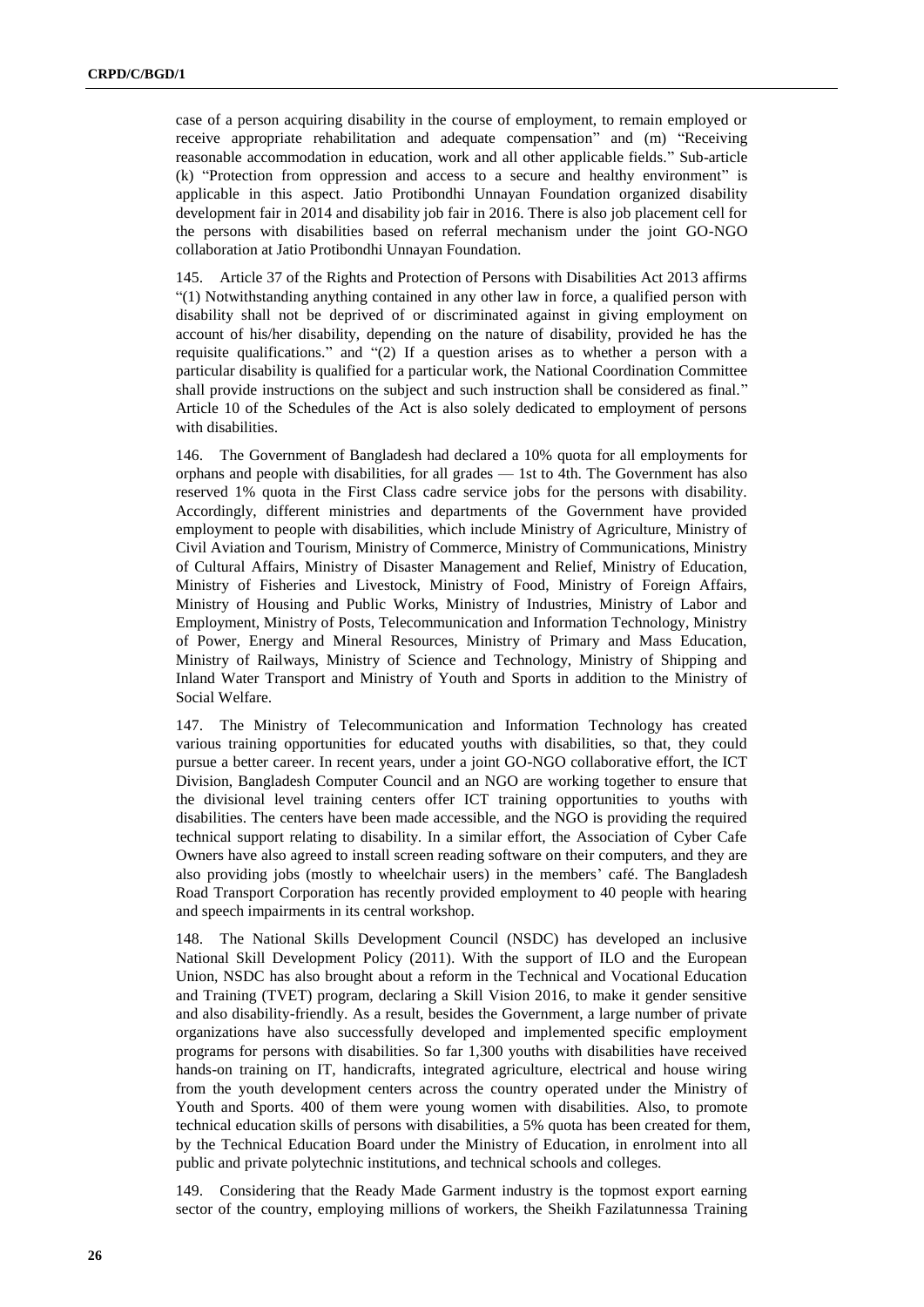Center has been built in the vicinity of the Export Promotion Zone in the outskirts of Dhaka City, to develop skilled machine operators and floor supervisors. The center has gradually been made disability-friendly by orienting the trainers on disability rights issues, and building accessibility features in the infrastructure. Following a recent health and safety audit, all services and facilities have been modified to make them inclusive of persons with disabilities.

150. In the private sector, formal employment opportunities for persons with disabilities are gradually on the rise. One business group alone, which began employing persons with disabilities about a decade back with only 10 people with hearing and speech impairment, today employs over 2,500 persons with disabilities. This has inspired others to follow suit. Besides cosmetic and readymade garment industries, persons with disabilities have also found employment in pharmaceutical industries, and in more technical jobs in banks and cell-phone companies. They are also working in call centers and outsourcing sectors.

151. In order to facilitate accommodation of working people with disability specially women the national disability foundation JPUF has built two hostels (one for women and one for men) within their premises, where such potential persons can find at least a temporary living arrangement free of cost and with subsidized food, until they can settle down in their jobs and find more suitable living arrangements. These hostels were inaugurated by the Honorable Prime Minister in 2010.

#### **Article 28**

#### **Adequate standard of living and social protection**

152. Article 15 of the Bangladesh Constitution affirms, "It shall be a fundamental responsibility of the State to attain, through planned economic growth, a constant increase of productive forces and a steady improvement in the material and cultural standard of living of the people, with a view to securing to its citizens — (1) the provision of the basic necessities of life, including food, clothing, shelter, education and medical care; (2) the right to work, that is the right to guaranteed employment at a reasonable wage having regard to the quantity and quality of work; (3) the right to reasonable rest, recreation and leisure; and (4) the right to social security, that is to say to public assistance in cases of undeserved want arising from unemployment, illness or disablement, or suffered by widows or orphans or in old age, or in other such cases."

153. Considering the plight of poor people with disabilities, the Government of Bangladesh introduced a monthly allowance for people living in dire poverty across the country. The allowance now amounts to BDT 500, and currently 310,000 such people are under this safety net program. Under the newly proposed National Social Security Strategy (NSSS), this will increase to BDT 1,600 per month, and 1 million persons with disabilities (aged 1–59 years) will be catered in the next fiscal year, with a gradual increase in the number of recipients over the next few years. Those aged above 60 years will receive a pension amounting BDT 3,000 per month.

154. The government also sanctions grants and loans to NGOs for distributing among the people with disabilities. In the fiscal year 2015–2016, total grants BDT 82900000 and total loan BDT 87100000 were distributed among 470 and 969 beneficiary NGOs respectively.

155. The Government has also developed microfinance scheme, under which, people with disabilities who have acquired some level of training, can have access to an interestfree loan up to an amount of BDT 25,000 to start a small income generating program. The loan needs to be repaid in 10 easy installments over a period of three years. Also similar schemes have been patronized by four Government operated nationalized banks, where larger amounts are also accessible to people with disabilities in the form of group loans.

156. Recognizing that a large section of the community, especially in the dry land areas in the northern districts of the country, suffer from unemployment problems, the Government has introduced a fixed 100 days per year jobs for unemployed adults. People with disabilities are given a higher priority in the selection of the candidates for this scheme.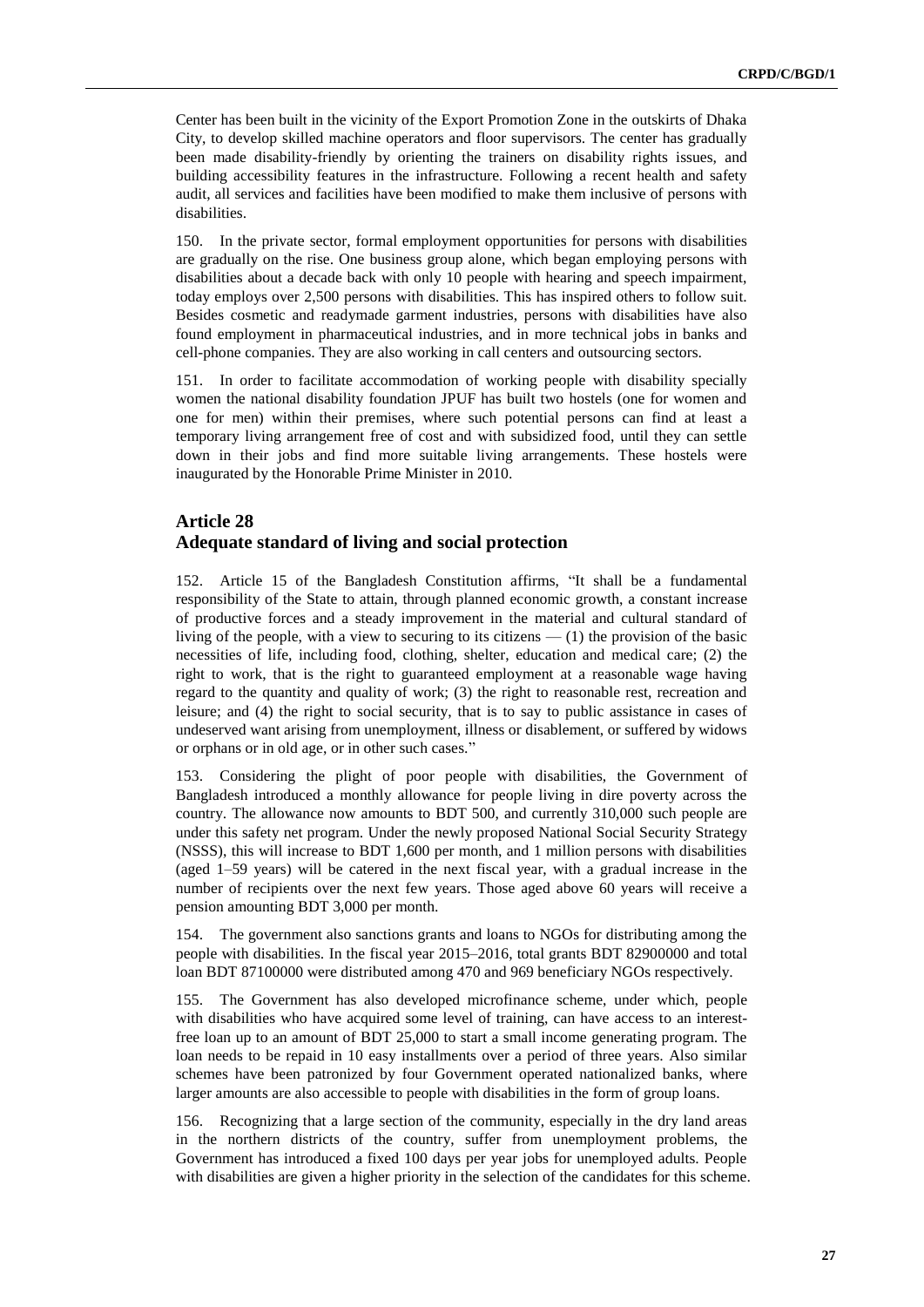## **Article 29 Participation in political and public life**

157. Article 11 of the Constitution of Bangladesh affirms "The Republic shall be a democracy in which fundamental human rights and freedoms and respect for the dignity and worth of the human person shall be guaranteed, and in which effective participation by the people through their elected representatives in administration at all levels shall be ensured." Article 37 affirms "Every citizen shall have the right to assemble and to participate in public meetings and processions peacefully and without arms, subject to any reasonable restrictions imposed by law in the interests of public order or public health." And Article 38 mentions "Every citizen shall have the right to form associations or unions, subject to any reasonable restrictions imposed by law in the interests of morality or public order."

158. Vide these three articles, persons with disabilities are constitutionally protected and empowered to assemble, form associations, and participate in any (legally tenable) electoral process. The confusion often occurs, however, where persons with intellectual disabilities or psychosocial disabilities are involved. According to Article 122, which deals with qualifications for registration as voter, a person could not be deterred from registration as a voter if he "(2)(c) does not stand declared by a competent court to be of unsound mind." Therefore, unless an adult Bangladeshi citizen is barred by a competent court, there should be no bar to register him/her as a voter.

159. Following the ratification of the CRPD, for the first time in the history of the country, a program had been initiated to provide a National Identity Card and Voter ID Card to all citizens aged 18 years and above. Persons with disabilities across the country had also been counted; and special disability specific information had been gathered and entered into the national database. As such, special arrangements had been attempted across the country in a planned effort during the National Parliamentary Elections in December 2008 to ensure that people with disabilities could exercise their right to vote, facing least possible inaccessibility hindrances, and maintaining their secrecy.

160. The Representation of the Peoples' Order (RPO) and the Conduction of Election Rules had been adapted accordingly, to accommodate such processes. The practice was followed in the national and local elections in 2014 and 2015. The Government is now planning e-voting measures, such that, voters with disabilities can exercise this right in future with far more convenience. Moreover, under the auspices of the National Election Commission, over 450 server stations for electoral database have been constructed across the country, each of which has accessibility options in-built in their designs.

161. Adequately qualified people with disabilities have been contesting in different elections, especially of the Local Government on a regular basis.

162. The Rights and Protection of Persons with Disabilities Act 2013 has duly recognized this vide Article 16 (1) (t) "Receiving national identification card, be included in the voter list, cast votes and participate in elections" as a right. The law also affirms in (s) "Establishing and governing self-help organizations and welfare clubs and organizations" as a right. The provisions have been elaborated in Article 16 (Organization) of the Schedules of the Act.

## **Article 30 Participation in cultural life, recreation, leisure and sport**

163. The Rights and Protection of Persons with Disabilities Act 2013 has recognized vide Article 16 (1) (p) "Participate in cultural, recreational, tourism, leisure and sports activities" a right for persons with disabilities. Article 14 (Sports, Cultural Activities and Recreation) of the Schedules of the Act describes the provisions in further details.

164. Open-to-all cultural events and popular theater shows performed by people with disabilities are organized across the country at every given opportunity. The Prime Minister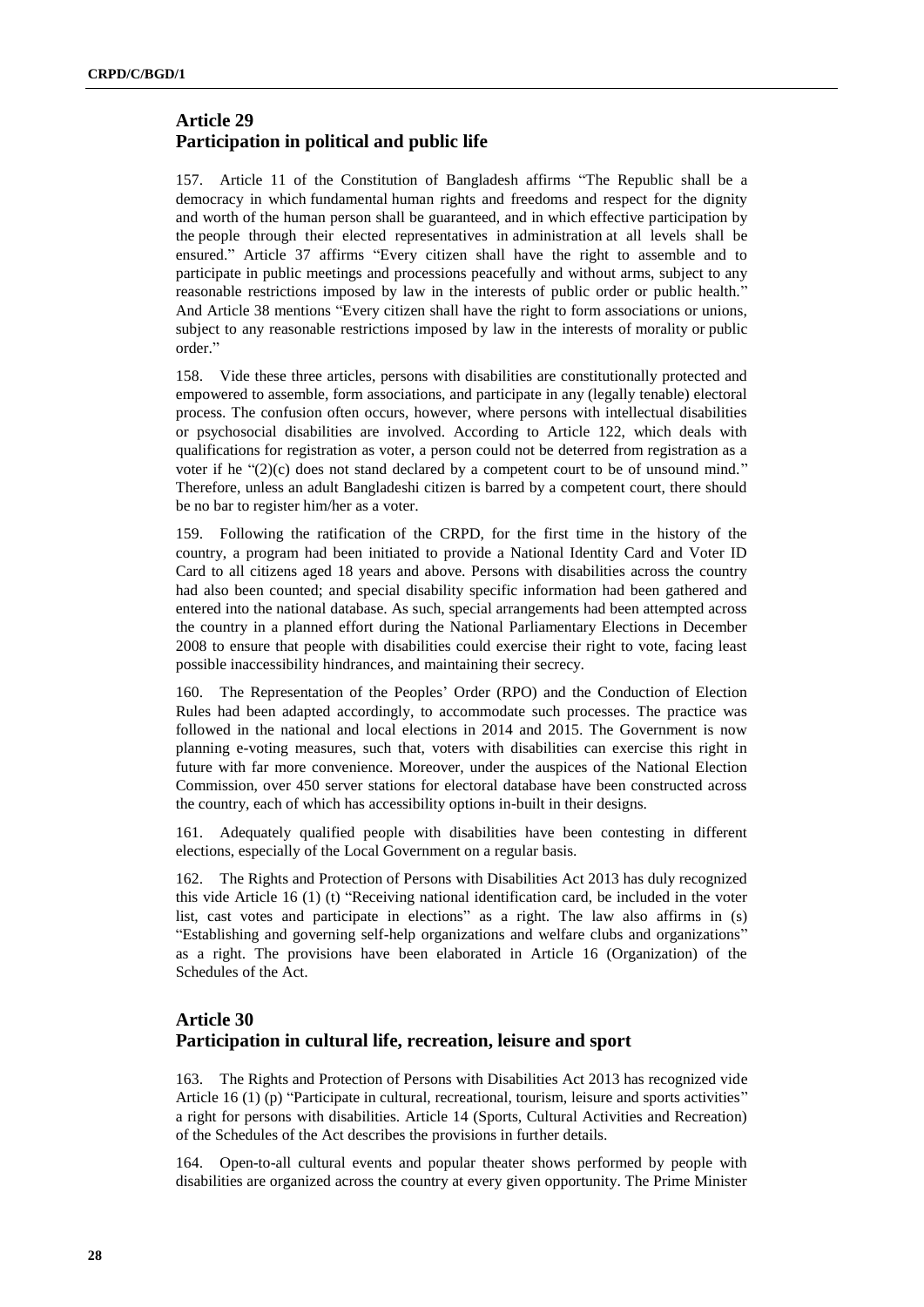of Bangladesh herself has attended several programs organized and performed by persons with disabilities, which have been telecast live on television channels.

165. National arts and crafts exhibitions, national disability fairs and festivals have been organized in the country to highlight and showcase the creative, artistic and cultural skills and talents of persons with disabilities.

166. The State-operated cultural centre, Bangladesh Shilpakala Academy, has also hosted national cultural meets performed by people with disabilities. Measures are now being taken so that exceptional performers with disabilities could be sent on overseas tours to promote our national culture and heritage, or that they can pursue better training or education on such fields, patronized by the Government.

167. Bangladeshi children with disabilities, especially those with intellectual disabilities, have historically excelled in sports meets both within the country and abroad. The successive successes in the Special Olympics have attracted large corporate groups for support and sponsorships, for adequate training of such athletes and effective participation in the Special Olympics events. A national Blind Cricket team also participated at the Blind Cricket World Cups at Bangalore, India in 2012 and in Cape Town, South Africa in 2014. The Government is also now allocating special funds in the annual national budgets to promote sports and games opportunities for persons with disabilities, especially the children.

168. Under a direct patronization of the Prime Minister, a National Disability Sports Complex is being built in the outskirts of the capital city for promotion of sports and games for children with disabilities.

169. The Ministry of Civil Aviation and Tourism is also developing accessibility options in hotels, motels and prominent tourist spots. Some motels operated by the Bangladesh Parjatan Corporation (national tourism institution) offers discounts to persons with disabilities on room tariff. Some of their hotels have also provided employment to violinists and pianists with disabilities as regular performers in their hotel lobby.

# **Part C Segment relevant to the specific situation of Boys, Girls and Women with Disabilities**

#### **Article 6 Women with disabilities**

170. While the Constitution of Bangladesh repeatedly calls for equality and nondiscrimination on the grounds of gender (in addition to some other grounds), it specifically addresses the issue of women in Article 19 (3) where it states, "The State shall endeavor to ensure equality of opportunity and participation of women in all spheres of national life", in Article 28 (2) "Women shall have equal rights with men in all spheres of the State and of public life", and Article 28 (4) "Nothing in this article shall prevent the State from making special provision in favor of women or children or for the advancement of any backward section of citizens."

171. The National Women Development Policy 2008 has been updated in 2011. The 2008 Policy, for the first time categorized women with disabilities as especially vulnerable women in Bangladesh, under its Chapter — 3 Paragraph 16. The paragraph mandates that programs should be addressed for especially vulnerable women, including women with disabilities, considering their diversity of position and needs to provide them with special facilities. The 2011 Policy once again puts further stress on women with disabilities. In its list of objectives (Article 16) a specific objective was set for establishing the rights and promoting development of women with disabilities (Article 16.17). Moreover, a standalone section (Article 39) has been dedicated to the rights and development of women with disabilities, following the content and spirit of the CRPD.

172. The Rights and Protection of Persons with Disabilities Act 2013 gives equal status to men and women with disabilities in all its provisions. However, to ensure that the voices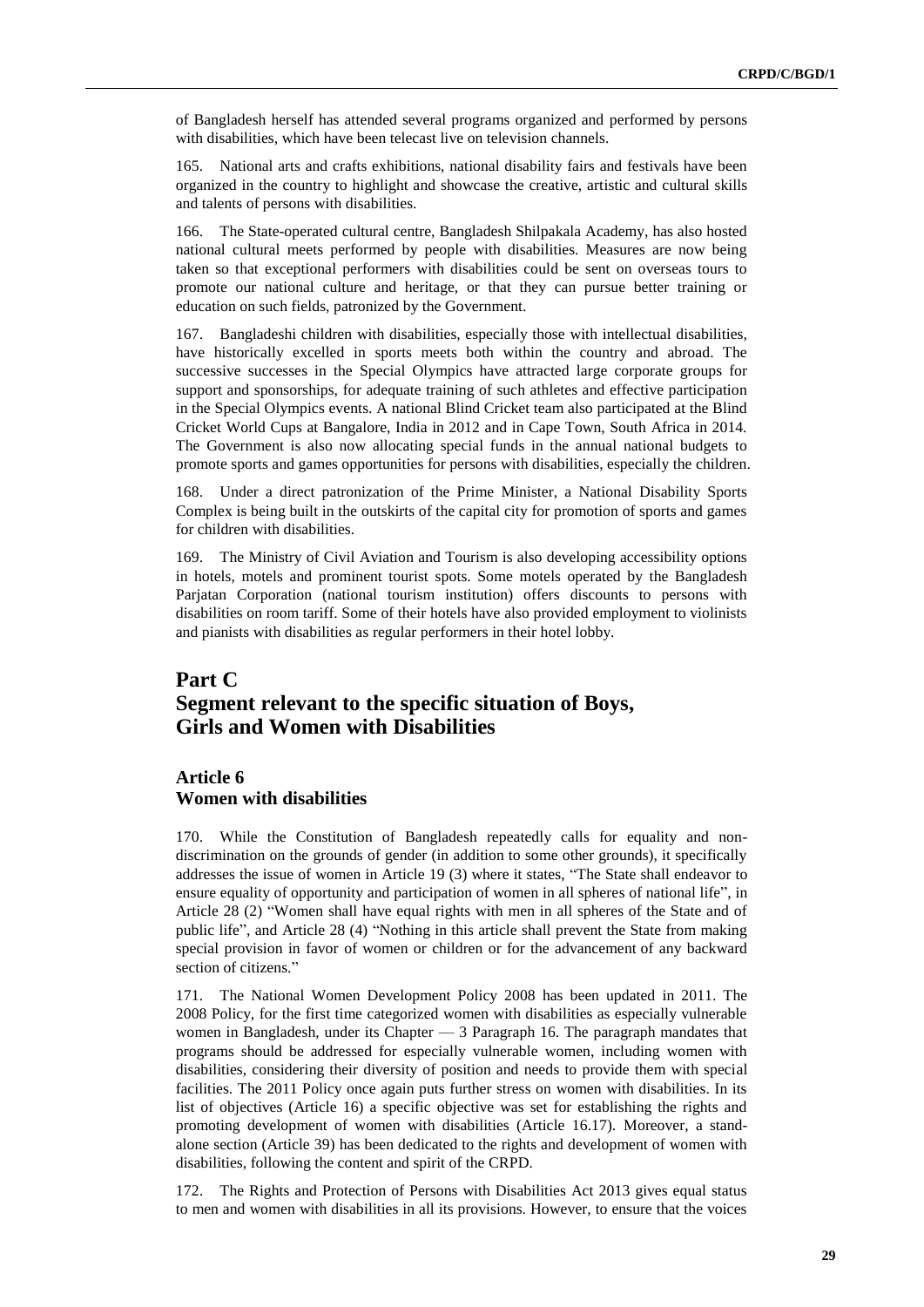of women are heard, specific seats have been reserved for them in all the committees (from national coordination to grassroots level) enshrined with the responsibilities to oversee the implementation of the law.

## **Article 7 Children with disabilities**

173. A group of children with disabilities from Bangladesh had directly and actively participated in the drafting process of the CRPD held at the United Nations Headquarters. Two Bangladeshi children with disability formed part of a six-member team to take part in the 7th Session of the Ad Hoc Committee. Earlier, children with different types and grades of disabilities worked together to develop the recommendations, which was later carried forward by the two representatives from Bangladesh at the global negotiations. After the ratification of CRPD by the Government of Bangladesh, those children were engaged in the national process, too.

174. The Government of Bangladesh has adopted National Children Policy in 2011. The Policy has provided for a two-pronged approach concerning children with disabilities. Firstly, the entire Policy has been framed ensuring non-discrimination on any grounds whatsoever. Secondly, recognizing the vicious cycle between poverty and disability, a special section on children with disabilities (Article 6.8), based on the principles of the CRPD have been incorporated, and additional proactive programs have been targeted so that the children with disabilities can grow up with other non-disabled children in an equitable manner. Considering that children with autism face even greater challenges, a separate section (Article 6.9) has also been added to the Children Policy, giving special emphasis on their education, overall development, and special provisions during disasters.

175. The Children's Act 2013, applicable for protecting the rights of all children without any discrimination whatsoever, has made specific reference to children with disabilities in two places, in Article 89 (1), in a list of underprivileged children; and in Article 19 (3) permitting special seating arrangements in the juvenile court, if the child requires so due to disability. Article 89 (2) empowers the government to adopt special provisions to cater the needs of underprivileged children, to be prescribed by the Rules of this law. Drafting of the Rule under this Act is under process.

176. The Rights and Protection of Persons with Disabilities Act 2013 has called for specific measures for the rights and fundamental freedoms of children with disabilities in line with the principles and contents of the CRPD.

# **Part D Segment relevant to the specific obligations**

### **Article 31 Statistics and data collection**

177. The 5th National Census conducted by Bangladesh Bureau of Statistics (BBS) under the Ministry of Planning in 2011 was the first of its kind to include people with disability in the enumeration. The 2011 census included the people with impairment mostly. The census result showed a national prevalence rate of only 1.4%, presumably due to the partial implementation. <sup>1</sup> Mentionable, according to the Household Income and Expenditure Survey, conducted by the Bureau of Statistics in 2010, the prevalence was recorded 9.07%.

178. Beyond the BBS, the Government is also trying to elicit information through the Local Government using the nation-wide birth registration process. Primary Schools are also entrusted with the responsibility of identifying children with disabilities within their respective catchments areas. The Department of Social Services under Ministry of Social

<sup>&</sup>lt;sup>1</sup> A 2011 World Bank case study on disabilities in Bangladesh estimated that 16.2% of working age people had some kind of disability.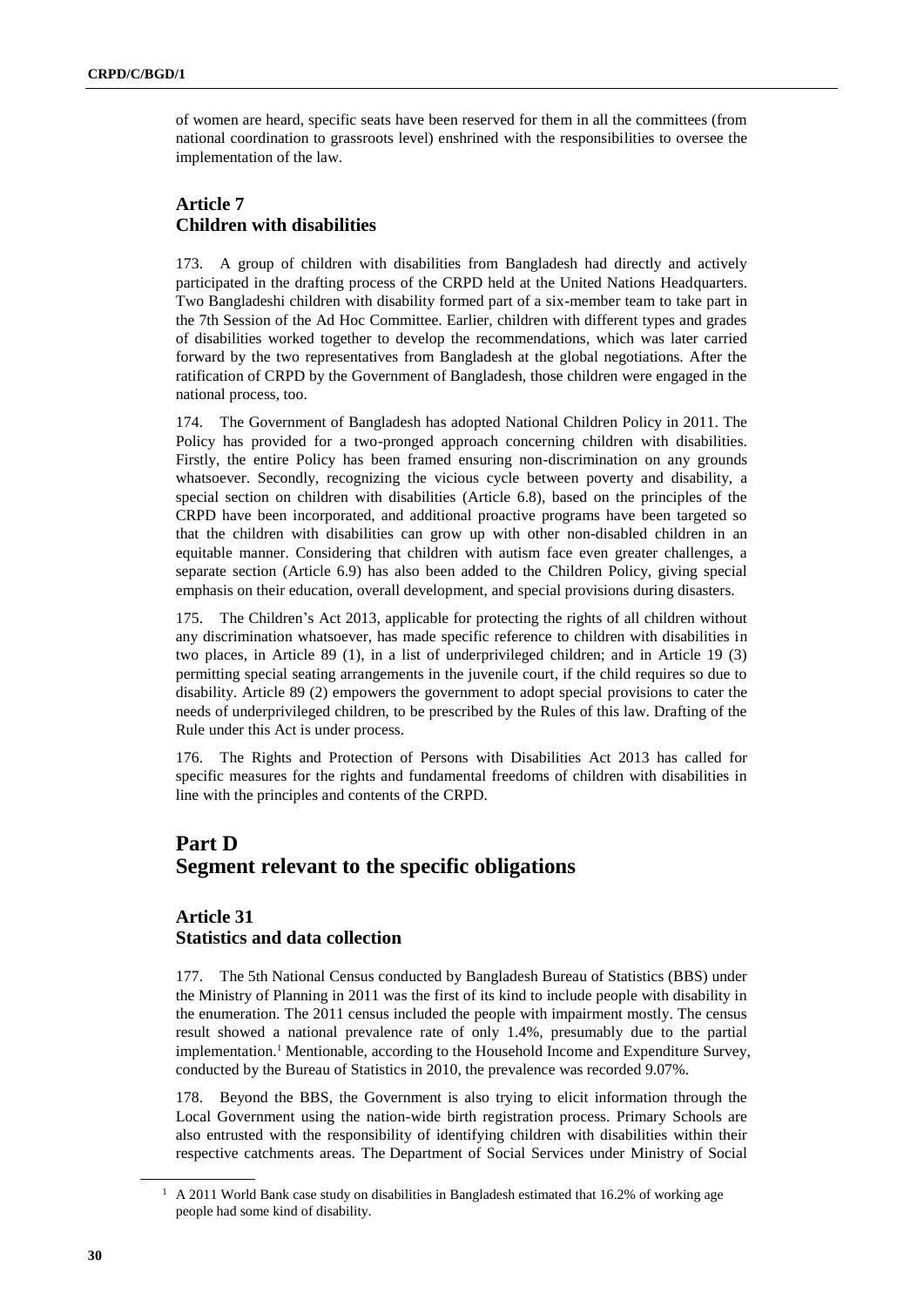Welfare has been implementing nationwide disability survey with the assistance of the Ministry of Health and Family Welfare and JPUF. Doctors and 103 Consultants (Physiotherapy) participated to conduct the survey of 1,333,337 PWDs so far. A comprehensive database will be prepared on the basis of the findings of the survey. This survey will help the Government undertake and implement suitable programs and projects for development of PWDs, people with ASD and other NDDs. The list is given below:

| 1.           | Autism or Autism Spectrum Disorders  | 38 678    |
|--------------|--------------------------------------|-----------|
| 2.           | <b>Physical Disability</b>           | 590 448   |
| 3.           | Mental Illness Leading to Disability | 45 392    |
| 4.           | <b>Visual Disability</b>             | 184 201   |
| 5.           | Speech Disability                    | 97 116    |
| 6.           | <b>Intellectual Disability</b>       | 103 911   |
| 7.           | <b>Hearing Disability</b>            | 37 779    |
| 8.           | Deaf-Blindness                       | 5491      |
| 9.           | Cerebral Palsy                       | 58718     |
| 10.          | Down Syndrome                        | 2414      |
| 11.          | <b>Multiple Disability</b>           | 169 189   |
| 12.          | Other Disability                     | 00        |
| <b>Total</b> |                                      | 1 333 337 |

179. Most recently, the Department of Social Services, through its field level workers spread across the country deep into the Union level, are also identifying persons with disabilities, especially those living in abject poverty, for better accessing the safety-nets services they offer. Following the same process that the National Election Commission had followed for the Voter ID cards, the DSS workers visited every household with a prescribed form to collect primary information. After this survey was completed, identified persons with disabilities have been asked to appear at identification centers, where qualified and trained medical doctors and rehabilitation workers have assessed the cases, arrived at detailed classifications, and taken photographs for the National Disability Cards. So far National Disability Cards have been distributed among about 950000 numbers of people.

180. The Department of Social Services of Bangladesh under the Disability Detection Survey Program of the Ministry of Social Welfare has developed a database www.dis.gov.bd that stores information about 12 types of disability. At present the number of people registered in the database is 1,509,716 (as of 31 December 2016). Any person with disabilities can register to this database and after registration the type and degree of disability is detected and confirmed by medical doctors and certified physiotherapists. The information stored in the database can be utilized further for providing need based assistance to these vulnerable people so that they can effectively contribute to the society and be included in the mainstream of development.

#### **Article 32 International Cooperation**

181. The Government of Bangladesh recognizes that it would be impossible on the part of it alone to cover all the costs for development of all people with disabilities, even in the long run. What is required is an inclusive development atmosphere, where all citizens, including people with disabilities can benefit from development programs. Therefore, the Government has adopted a twin-track approach. On one hand, all the development programs are made inclusive of persons with disabilities. On the other hand, it is enhancing its programs specifically targeted to people with disabilities. Under the first scheme, the national poverty reduction strategies and the Sixth Five Year Plan have been made adequately inclusive of persons with disabilities and their concerns. So any assistance coming in into these programs, are automatically addressing, and in many cases,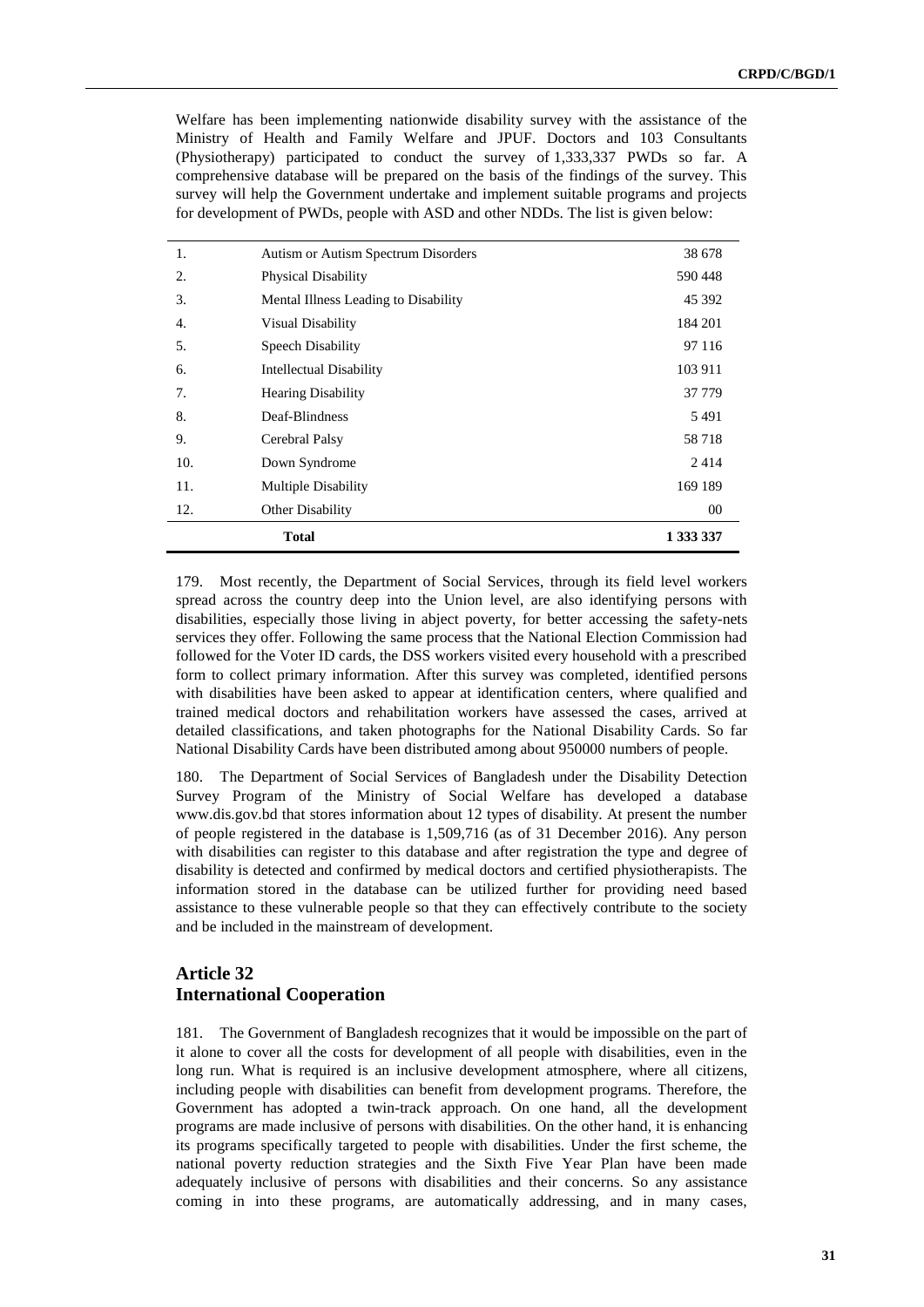prioritizing persons with disabilities. At the same time, the Government has received a support from the World Bank for a large five-year project, amounting about USD 22 million specifically for people with disabilities.

182. The Government is also opening up scopes for Public-Private Partnerships (PPP) specifically focusing disability issues, which not only will benefit people with disabilities, but also will create job opportunities for them in large numbers.

183. In order to bring greater focus on the needs of children autism and mental health issues, the government has partnered with 'Autism Speaks' and the 'World Health Organization' and launched the Global Autism Public Health Initiative (GAPH). In 2011, the Government of Bangladesh hosted a landmark International Conference on Autism in Dhaka. The conference of about 1,000 participants from 11 countries was hugely enriched by the presence of regional dignitaries including Sonia Gandhi, the Chairperson of the then Indian Ruling Alliance, Shiranthi Wickramasingha Rajapaksa, the first lady of Sri Lanka, Ilham Hussain, lady wife of Vice-President of Maldives, Health Ministers from Indonesia and Bhutan and officials from various countries working in autism and health sector. The seven-point Dhaka Declaration adopted at the Conference is a ray of hope for people with neuro-development disorders. The Declaration calls for promoting stronger coordinated action regionally and globally to improve access to and obtain quality health care services for people with autism and other neuro-developmental disorders and disabilities. Another outcome of the Conference was the launching of the Southeast Asia Autism Network (SAAN).

184. In September 2012, the Government of Bangladesh introduced a resolution on autism at the 65th annual meeting of WHO-SEARO. Adopted unanimously, this resolution led to the first high-level meeting of Ministers for the South Asia Autism Network (SAAN), in February 2013 in New Delhi. Organized by the Ministry of Health and Family Welfare, India, the meeting was attended by the Ministries of Health from Nepal, Indonesia, Timor-Leste, Sri Lanka, Thailand, Bhutan, Bangladesh and India, and nearly 500 experts from the region. The meeting adopted the Delhi Pledge for SAAN as its outcome document. The meeting afforded government officials and policy-makers, as well as local and international autism content experts and stakeholders, to share their strategic and identify partnership and development opportunities among countries across the region.

185. With the goal of enhancing support for individuals, families and communities affected by ASD worldwide, the government of Bangladesh tabled a new UN resolution titled, 'Addressing the Socio-economic Needs of Individuals, Families and Societies living with Autism Spectrum Disorders and Other Developmental Disabilities'(A/RES/67/82) [UN Resolution]. With the support of seventy-one co-sponsors, the resolution was unanimously adopted on 12 December 2012. The resolution called upon member states to enhance service, increase public and professional awareness on ASD, build research expertise, and promote inclusive education and the full participation of individuals with autism and developmental disabilities in all facets of society. The recommendations highlighted in the resolution serve as a road map for member states, in addition to international non-governmental and UN agencies, looking to promote the rights and improve the lives of individuals affected by autism.

186. In addition to the UN adoption, the resolution for 'Comprehensive and Coordinated Efforts for the Management of ASDs', introduced by Bangladesh and co-sponsored by fifty-three countries, was adopted by the Executive Board of WHO in May 2013. This was formally placed and adopted at the Sixty-Eighth World Health Assembly in 2014. The resolution encourages the implementation of the Comprehensive Mental Health Action Plan 2013–2020 and the WHA 66.9 resolution on disability to scale up care for individuals with autism spectrum disorders and other developmental disorders, as applicable, and as an integrated component of the scale-up of care for all mental health needs. These international cooperative efforts earned Ms. Saima Wazed Hossain, the Chair of the National Advisory Committee on Autism, the 'WHO Excellence Award'. The WHO Director General Margaret Chan, considering her "technical ability, experience, global representation in terms of diversity of knowledge, and approaches in the relevant field" made her an expert of her advisory panel on mental health.